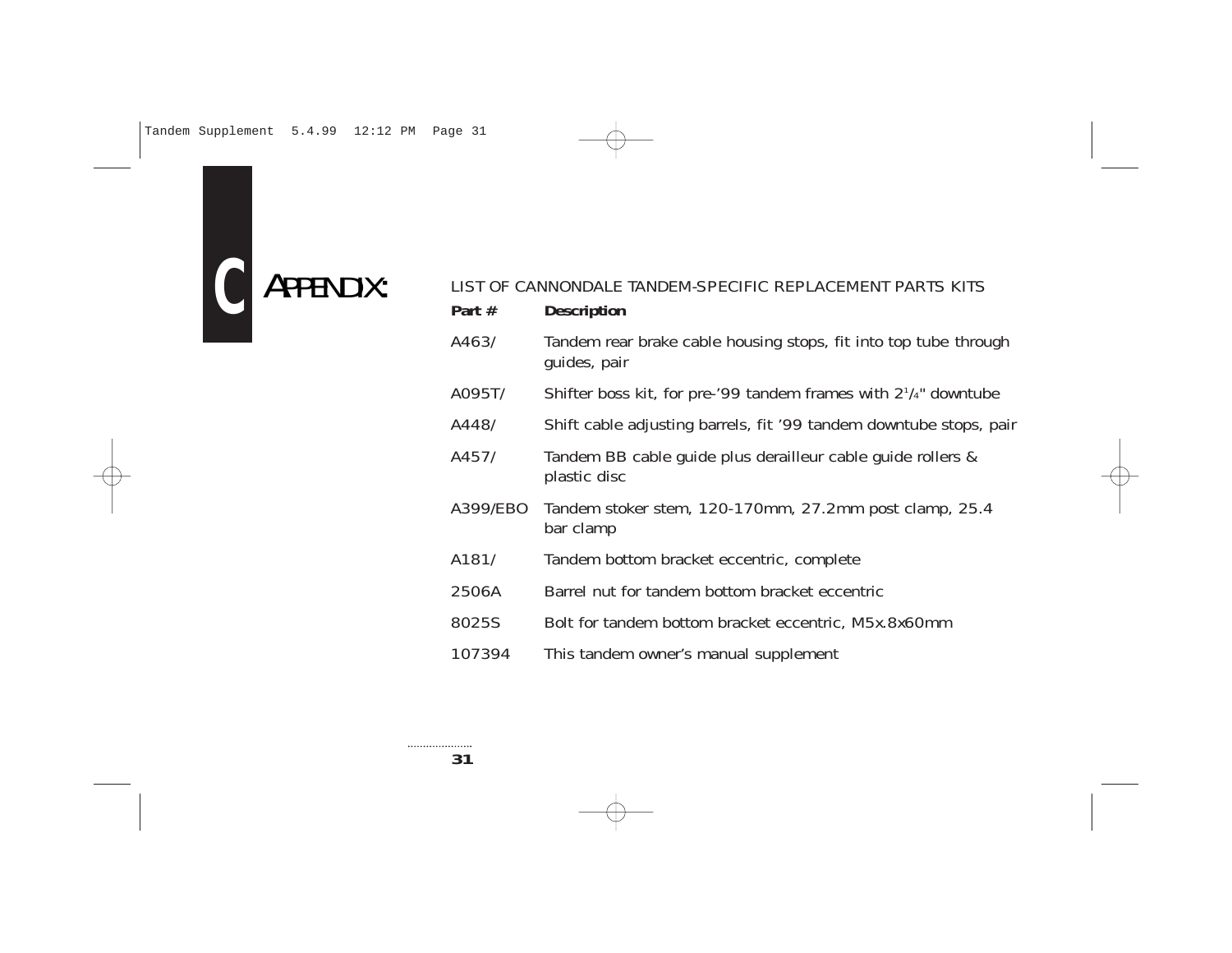Please note that this manual is meant to supplement, not replace, your Cannondale Owner's Manual for Multi-Speed Bicycles. That owner's manual contains valuable information regarding safe operation, adjustment, and maintenance of your bicycle, as well as more complete warranty information. Please read the bicycle owner's manual thoroughly before riding your bicycle, and keep it and this booklet for future reference.

#### GETTING IN TOUCH WITH CANNONDALE

For warranty related questions or for more information on this or any Cannondale product, please feel free to contact us.

| USA and Canada: | (800) BIKE-USA    |
|-----------------|-------------------|
| Europe (EC):    | $(31)$ 5415-89898 |
| Japan:          | (81) 722-99-9399  |
| Australia:      | $(612)$ 9979-5851 |
|                 |                   |

www.cannondale.com

custserv@cannondale.com

jch/pca/sp 011599 #107394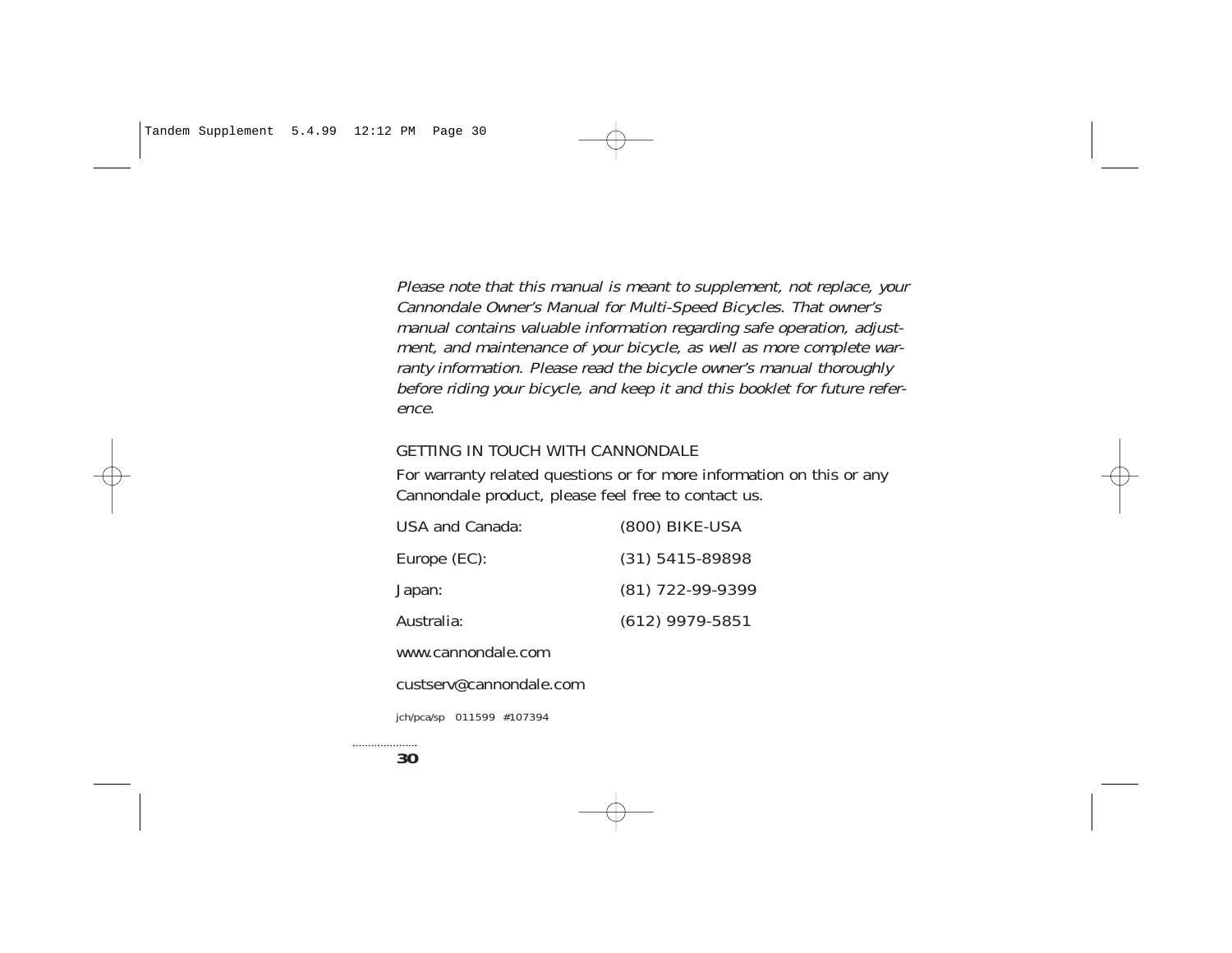the two rollers located just behind and below the rear bottom bracket.

- 3. Thread the front derailleur cable through the vertical brass roller so that the cable is directed up towards the front derailleur.
- 4. **FOR MOUNTAIN TANDEMS:** Position the horizontal gray plastic disc so that the cable hole through it is to the outside of the center bolt. Route the rear derailleur cable through the cable hole in the disc so that the cable is directed towards the rear derailleur on the right dropout.
- 5. **FOR ROAD TANDEMS:** Route the rear derailleur cable to the inside of the horizontal brass roller so that the cable is directed towards the rear derailleur on the right dropout.
- 6. Install the cables to the derailleurs and adjust according to the manufacturer's instructions.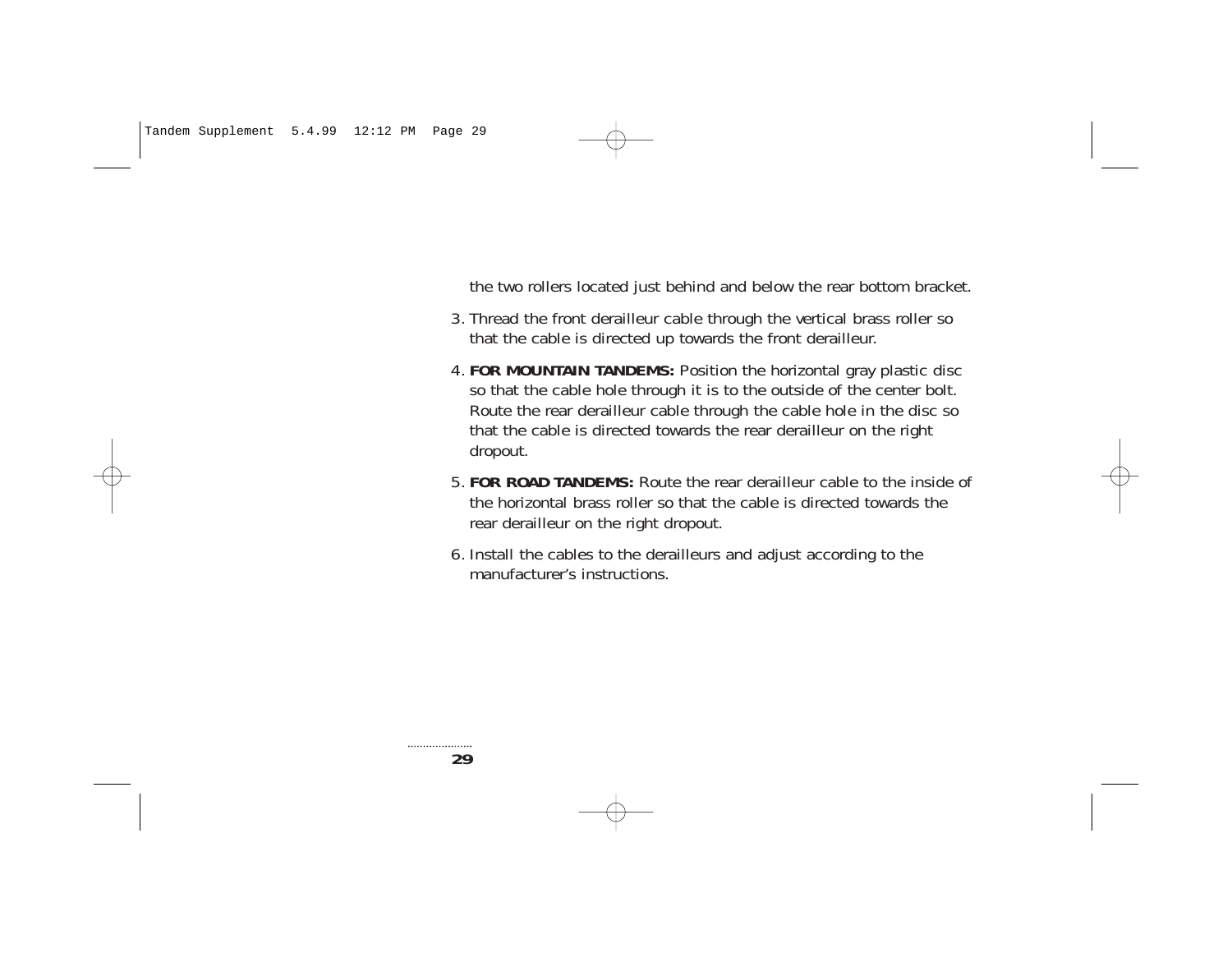If for any reason the eccentric must be removed from the bike or replaced, it is very important that the outer surfaces (including under the wedge) are thoroughly cleaned and then coated with anti-seize compound or grease before re-installation. Also, the eccentric MUST be re-installed with the head of the allen bolt on the right side of the bike to assure that the bottom bracket is installed the correct direction.

### DERAILLEUR CABLE ROUTING

The primary difference in routing derailleur cables on a Cannondale tandem is the use of two rollers to help direct the cables.



- 1. Install and route the cables from the shifters according to the shifter manufacturer's instructions. The front derailleur cable will run through the adjusting barrel (#A448/, for use on '99 tandems) placed in the left stop on the down tube, while the rear derailleur cable will run through the adjusting barrel placed in the right stop on the down tube (Fig. 5 illustrates cable routing on a 1999 frame).
- 2. Run the cables through the plastic cable guide under the front bottom bracket. The front derailleur cable will run through the left slot, and  $F_{\text{Hg}, 5}$  the rear cable through the right slot. Then route the cables back to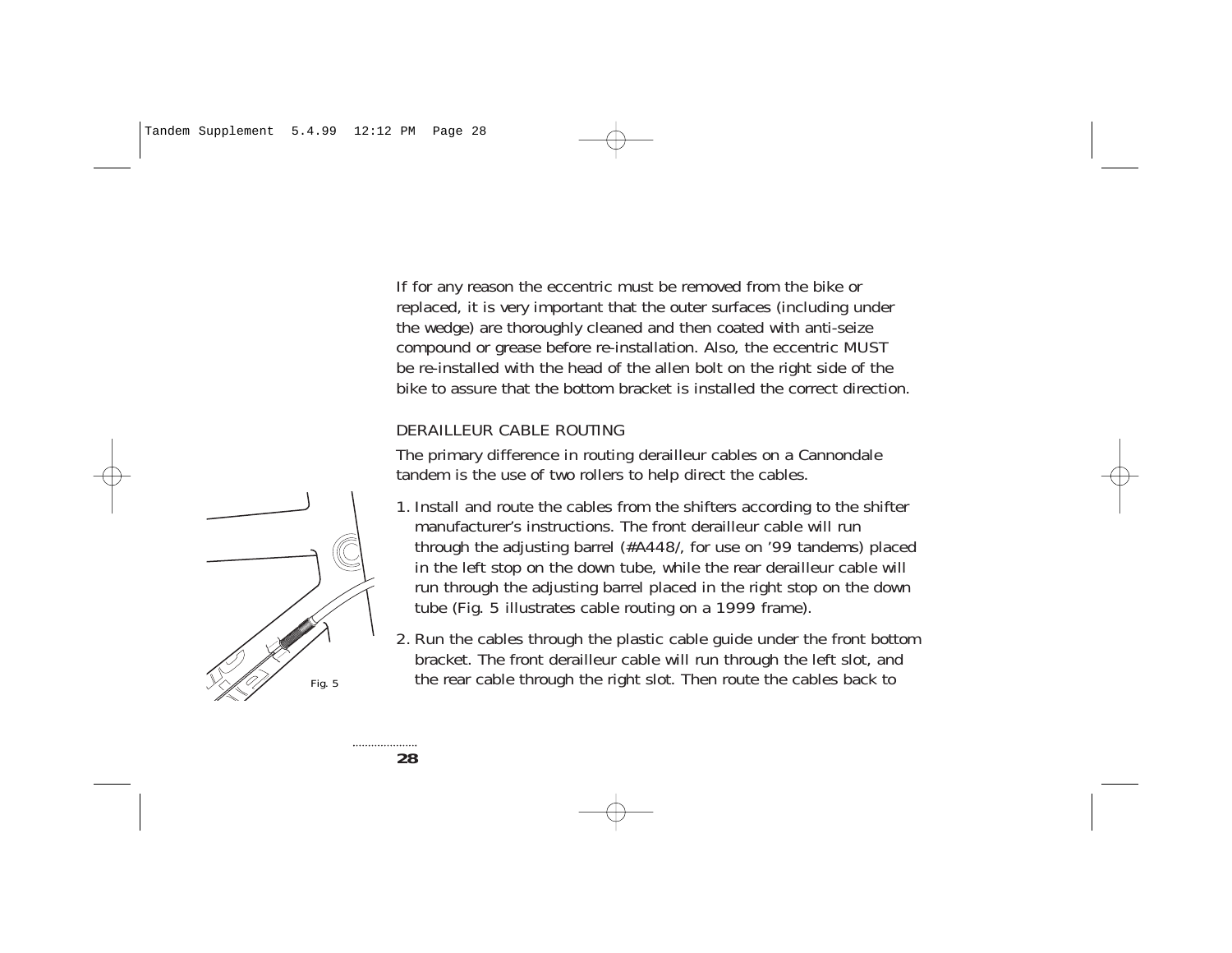### FRONT BOTTOM BRACKET ECCENTRIC

The purpose of the eccentric is to provide a means of adjusting the tension on the timing chain between the two riders which runs on the left side of the tandem. As the chain wears and stretches, use the eccentric to return the chain to a maximum of 1/2" of vertical chain deflection between the two cranks.

#### ADJUSTING THE ECCENTRIC

- 1. Using a 4mm allen wrench, turn the socket head bolt on the right side of the eccentric counter-clockwise several turns to loosen the eccentric assembly. Do not completely remove the bolt. If the bolt has been previously installed tightly it will be necessary to tap the head of the bolt with a mallet to free the wedge assembly.
- 2. Once the assembly is free, use a bottom bracket pin tool such as the Park SPA-1 (green) to rotate the eccentric until proper chain tension is obtained. Secure the assembly in its new position, centered in the frame, by tightening the 4mm allen bolt clockwise to 60 In-Lbs Fig. 4 (6.75 Nm.) See Fig. 4.

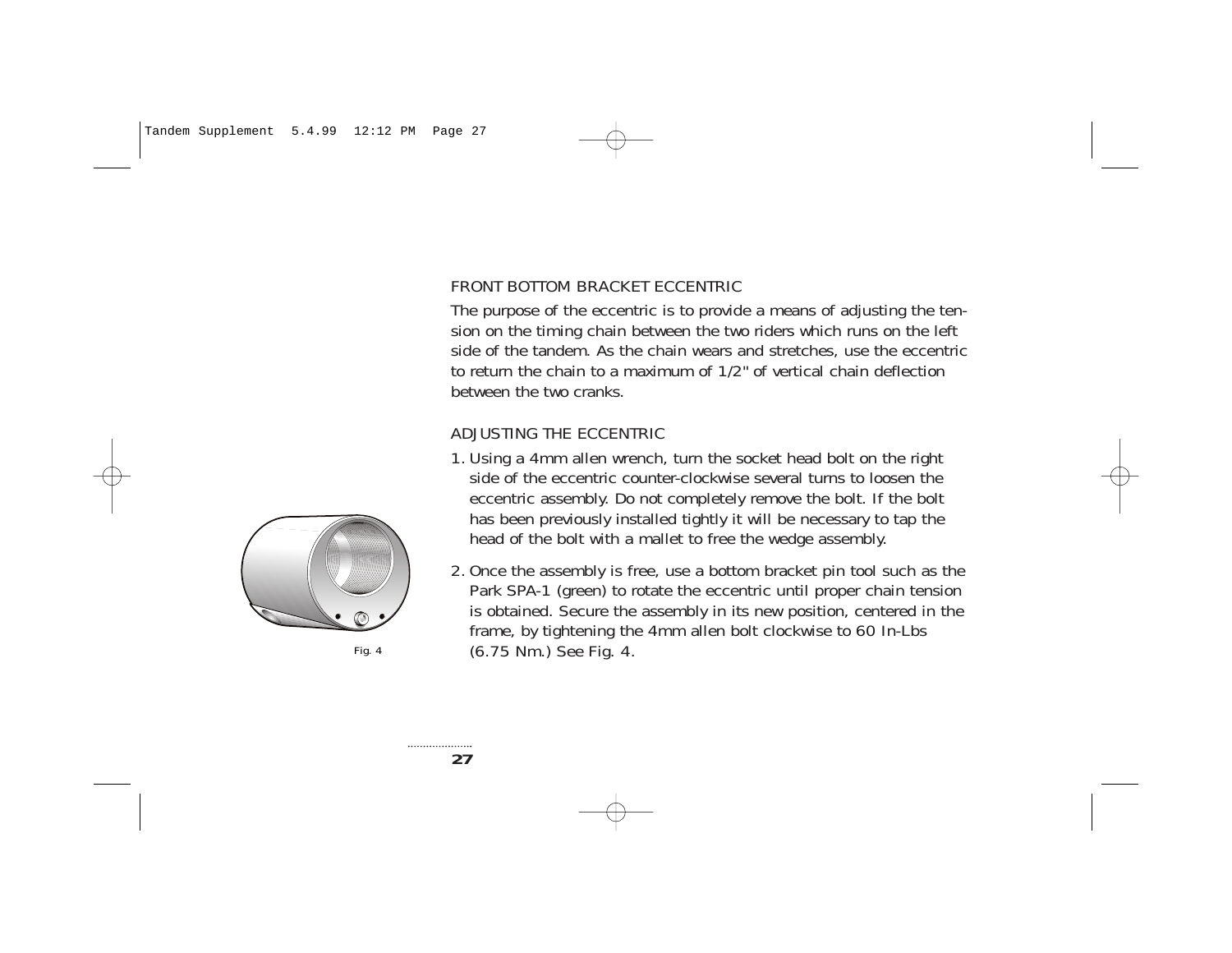# **CANNONDALE<br>TANDEM DRIVETRAIN** INFORMATION

CAUTION: Drivetrain systems are very important to the safety of any bicycle and Cannondale strongly recommends that any work to them be performed by an authorized Cannondale dealer. The following instructions are provided for persons who have a good knowledge of bicycle specific mechanical procedures and who are equipped with the proper tools and equipment. Incorrect installation or service may reduce bicycle performance, and could lead to injury or death. If you have any doubts about your ability to perform the following procedures, contact your local authorized Cannondale dealer.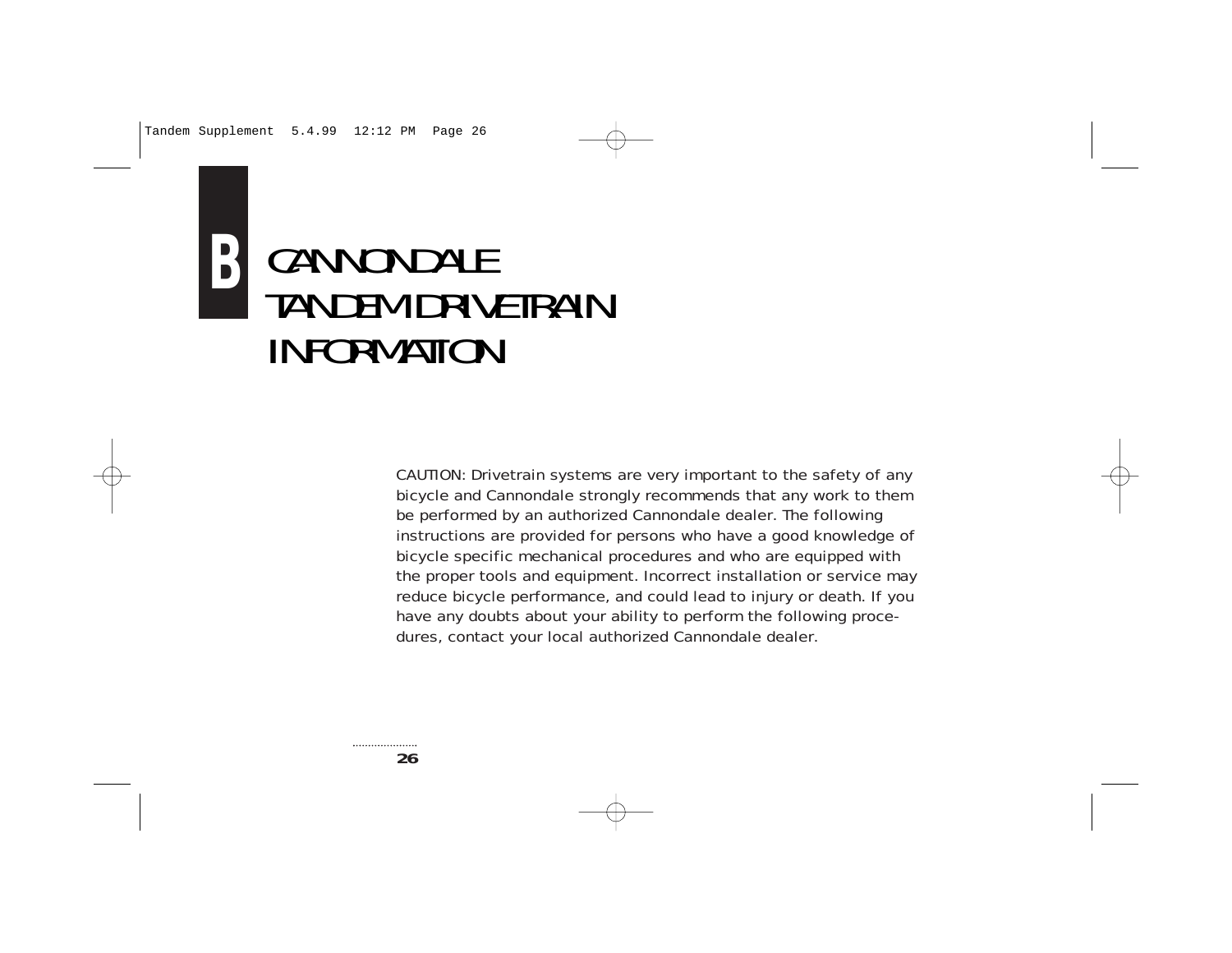allowing the captain or stoker to use the drum brake as a drag brake on descents. This allows the riders to set a desired level of secondary braking friction but does not require constant user input.

- 4. Install the cable through a length of brake housing from the drum brake lever to the housing stop located under the downtube near the headtube, with bare cable continuing to the center slot of the plastic cable guide located under the front bottom bracket.
- 5. On pre-1999 tandems, the drum brake cable will then run from the center slot of the bottom bracket cable guide directly to the drum brake, without additional housing or guides. For '99 tandems, the drum brake cable must be routed from the plastic cable guide straight back to the cable stop in front of the rear bottom bracket. From this stop the cable will run in housing through the housing guide on the left chainstay, and to the adjusting barrel stop on the brake. For all tandems, the cable must be attached to the brake's cable anchor bolt according to the brake manufacturer's instructions.
- 6. Adjust the drum brake according to the brake manufacturer's instructions. Use the drum brake cable barrel adjuster to remove slack from the cable as necessary.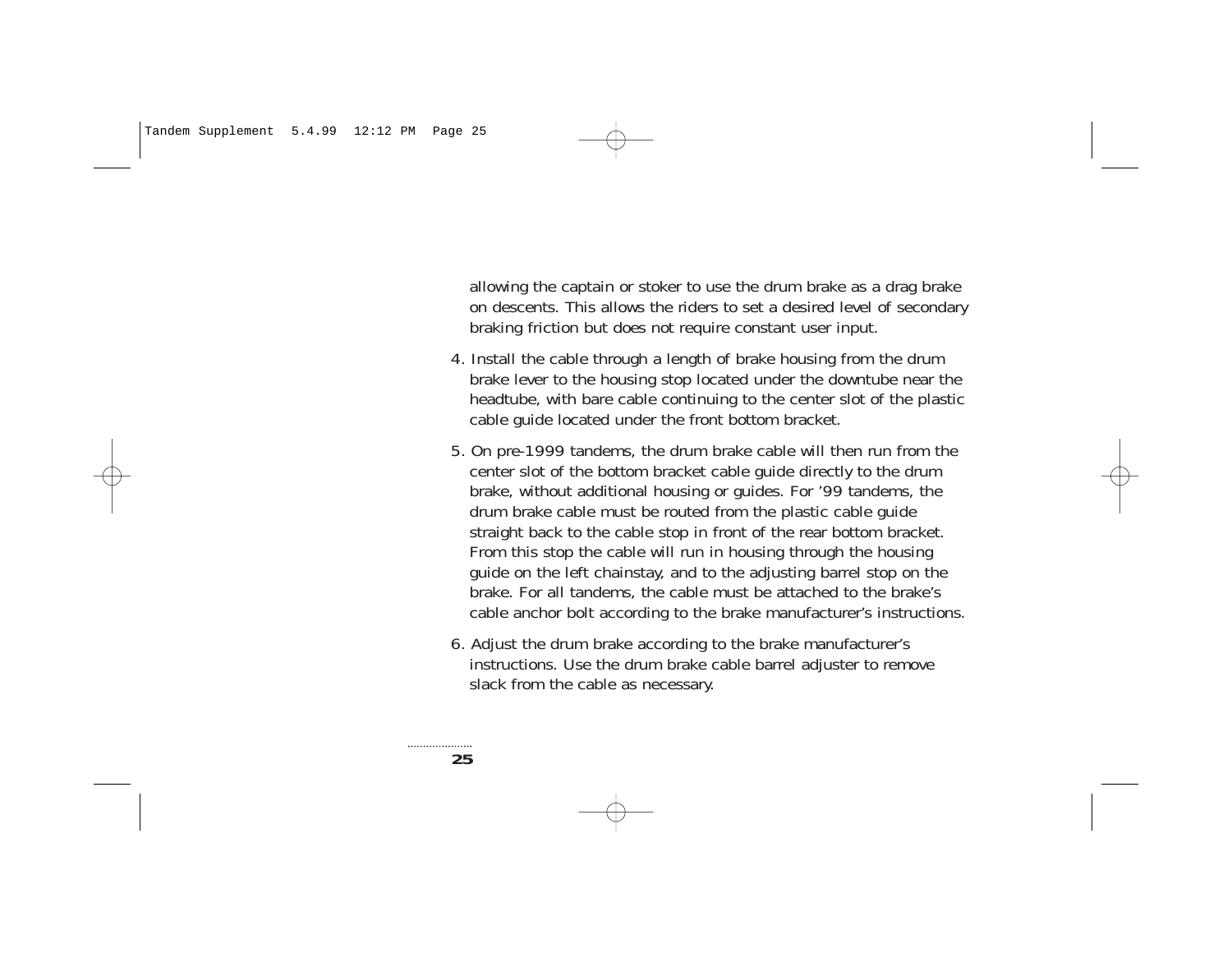3. Run cable housing from the rear stop on the top tube to a stop at the rear brake, install the brake cable to the rear brake, and adjust the brake according to the brake manufacturer's instructions.

#### REAR DRUM BRAKE INSTALLATION

- 1. Install the drum brake on the rear wheel according to the brake manufacturer's instructions.
- 2. Position the rear wheel in the rear dropouts in the normal manner. Before tightening the axle, swing the brake arm around until the hole in the drum brake arm lines up with the slot of the drum brake anchor. This anchor is located on the underside of the tandem frame's left chainstay. Put the bolt supplied with the drum brake through both the hole in the drum brake arm and the frame's drum brake anchor. If used on a 1999 frame, the supplied bolt may be too short. If so, it should be replaced with a longer M5 x 20mm, Grade 8 bolt. Tighten the bolt as per the brake manufacturer's instructions (using Loctite or a nyloc-type nut), and then secure the rear wheel in the dropouts.
- 3. Install whatever type of lever you wish to use to control the drum brake, according to the lever manufacturer's instructions. Some tandem riders use a friction-type shift lever to control the drum brake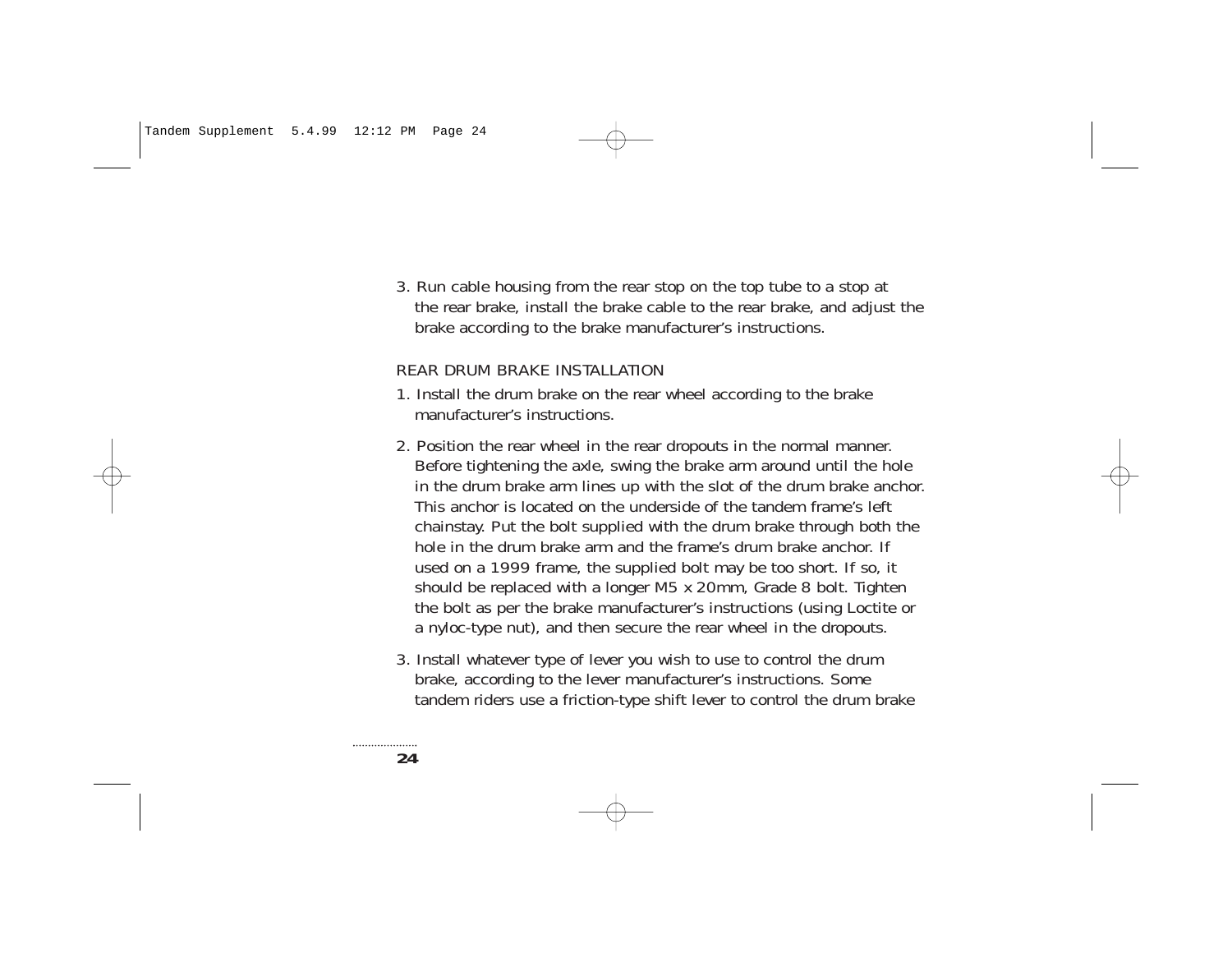



Fig. 3

2. Cable actuated brake systems should use the included pair of black housing stop inserts (#A463/) in the front and rear top tube cable guides, with bare brake cable running between these two cable stops along the length of the top tube (See Fig. 2.) Do not run brake cable housing this entire distance as the increased friction and compression of the housing will decrease braking efficiency.

Note that on some 1999 tandem frames which use a secondary sloping top tube (mountain tandem sizes 20"/16", 20"/18", and 18"/16", road tandem sizes 19"/17" and 21"/17"), two sets of housing stop inserts are provided. Each of the two smaller stops should be placed in either end of the front cable guide (on the secondary sloping top tube), large ends facing out (See Fig. 3.) One of the larger cable housing stop inserts should then be placed in the first guide on the horizontal top tube (actually the second guide back from the head tube) and the other in the rear-most guide on the top tube. The rear brake cable housing should be run from the rear brake lever to the first of the two small guides. A second shorter piece of housing is then used to route the cable around the bend from the second small stop to the larger housing stop insert on the horizontal top tube. This will allow the bare cable to run in a straight line along the horizontal top tube.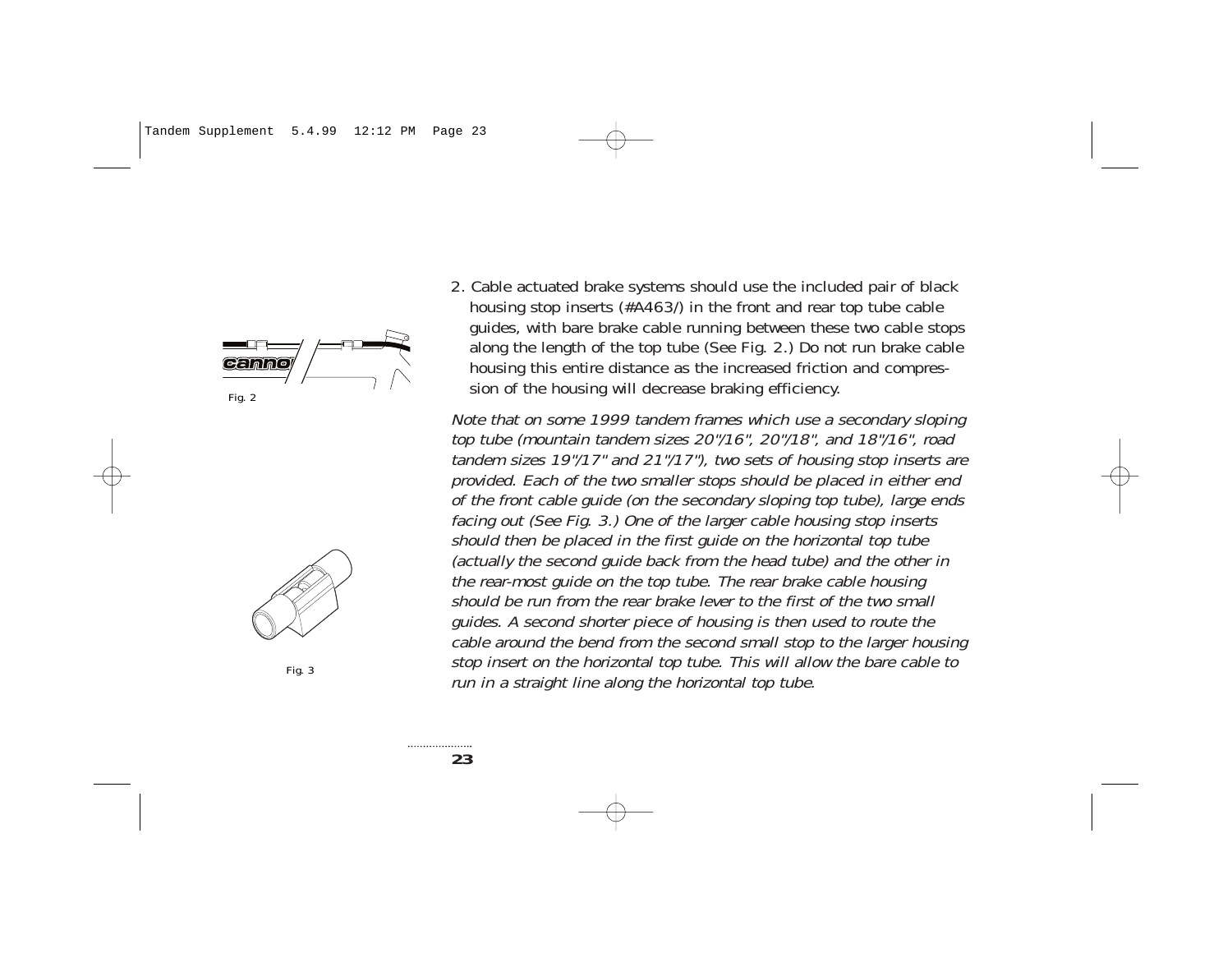The cable routing for this lever is somewhat different than traditional road brake levers with aero cable routing. Each brake cable is routed through the front of the lever and out the back of the lever through a rectangular double housing stop block. The first brake cable must be inserted through the countersunk hole in the lever assembly and through the rear of the lever. Run the rectangular housing stop block (with two countersunk holes) down the length of the cable and into the rear of the lever, with the larger side of the holes facing out the back of the lever. Then run the brake cable housing over the cable and into one of the larger holes in housing stop block, which you just positioned inside the lever. Repeat this procedure for a second brake cable if necessary. Note that the second brake cable hole in the brake lever is not countersunk.

The first cable should be run to the rear cantilever or V brake and the second cable may be used for either for the front brake or to the supplemental rear drum brake. See below for rear brake cable routing instructions.

#### REAR BRAKE CABLE INSTALLATION

1. Be certain that the brake lever is securely clamped to the handlebar. Refer to the brake lever manufacturer's torque specifications.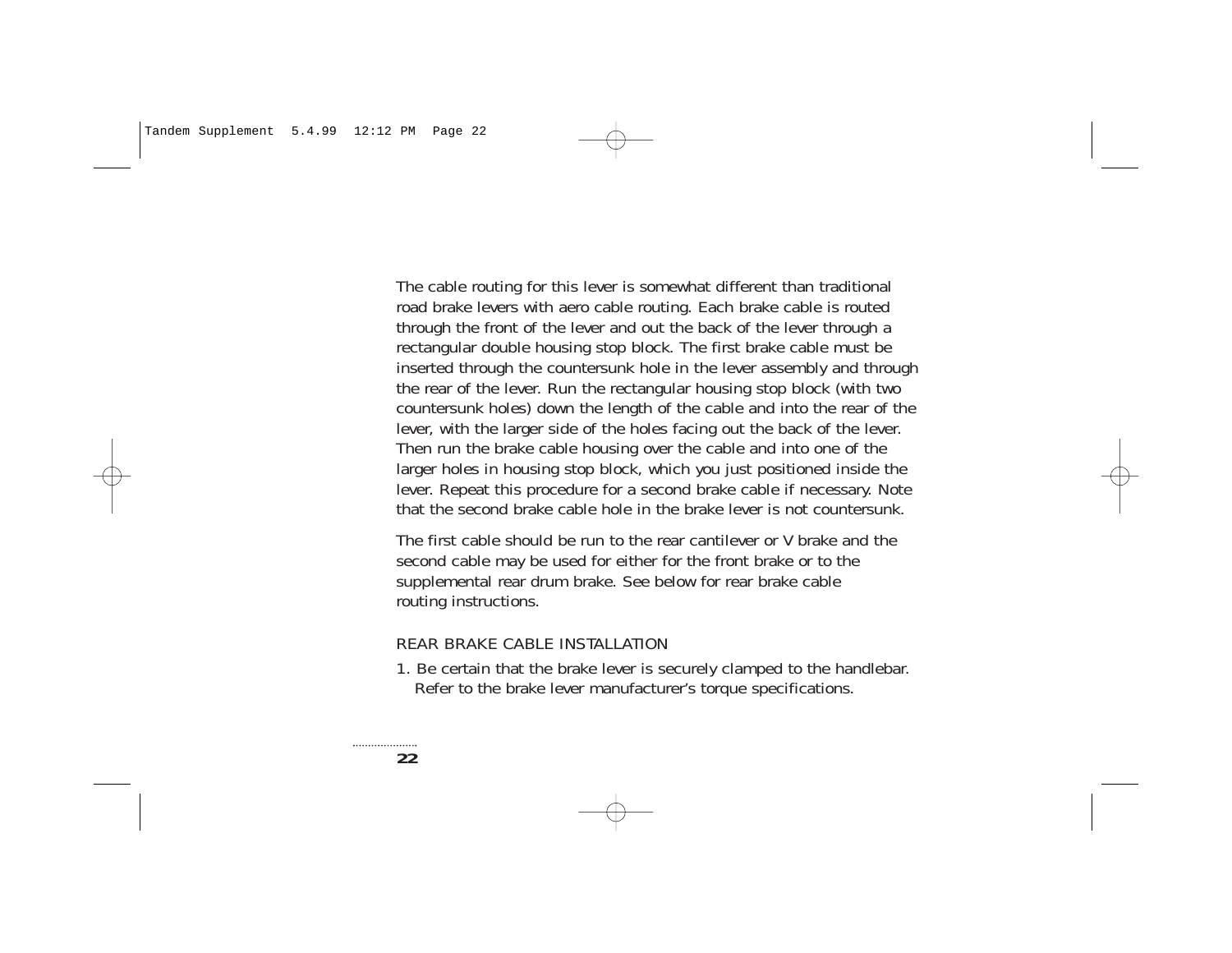#### PRE-1999 RIGHT BRAKE LEVER WITH DOUBLE CABLE PULL

The right brake lever on some pre-1999 Cannondale road tandems is equipped to pull two brake cables, allowing the use of two brakes from the same lever (See Fig. 1). Note that this setup is standard only on older road tandems equipped with cable actuated brakes. This allows the right lever to either control both a rear rim brake and a rear drum brake, or both front and rear rim brakes, leaving the left brake lever to control the drum brake.

Caution: If the double pull road brake lever is used to control both front and rear rim brakes, the captain will not have independent control of the front and rear brakes as would be standard on a single bicycle. Before using a single lever to control both rim brakes, you should investigate the pros and cons of this configuration by consulting with people or references which are knowledgeable about tandem bicycles. The setup and maintenance of such a system is very important, as each brake will have to be adjusted to activate with equal cable pull from the single lever. Therefore, the setup and maintenance of this configuration should be left to an authorized Cannondale retailer.

Fig. 1

. . . . . . . . . . . . . . . . . . . .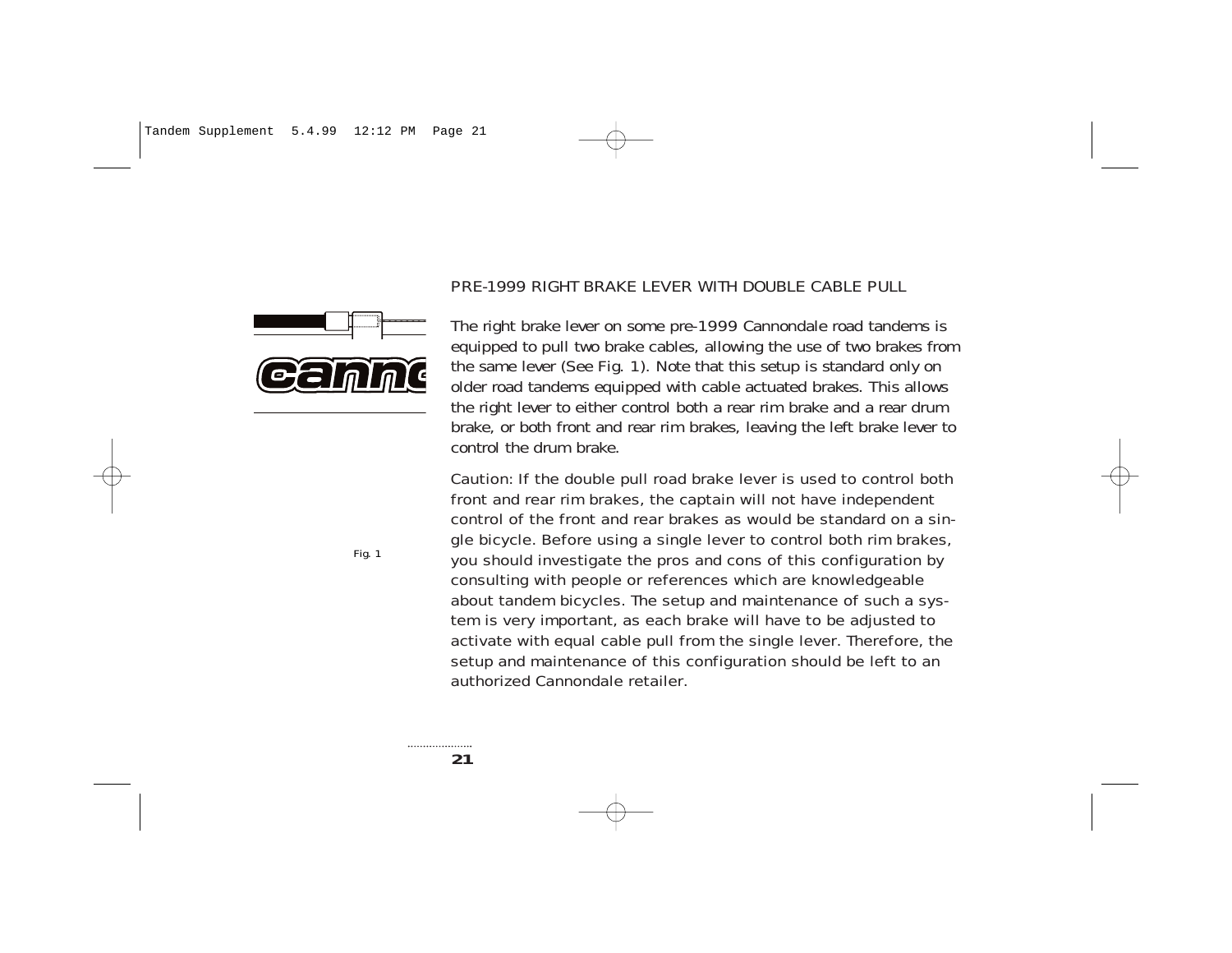be developed by a heavily loaded tandem under heavy braking can reduce stopping power and cause the hydraulic fluid to expand. Brake fluid expansion in a closed system will force the brake pads to close, causing drag on the disc rotor and possible locking of the brakes in extreme conditions, with attendant risk of injury or death to the rider(s). Consult your authorized Cannondale retailer for advice about adding mechanical (non-hydraulic) or "open" system hydraulic disc brakes to your tandem.

WARNING: Brake systems are very important to the safety of any bicycle and Cannondale strongly recommends that any work to them be performed by an authorized Cannondale dealer. The following instructions are provided for persons who have a good knowledge of bicycle specific mechanical procedures and who are equipped with the proper tools and equipment. Incorrect installation or service may reduce braking performance, and could lead to injury or death. If you have any doubts about your ability to perform the following procedures, contact your local authorized Cannondale dealer.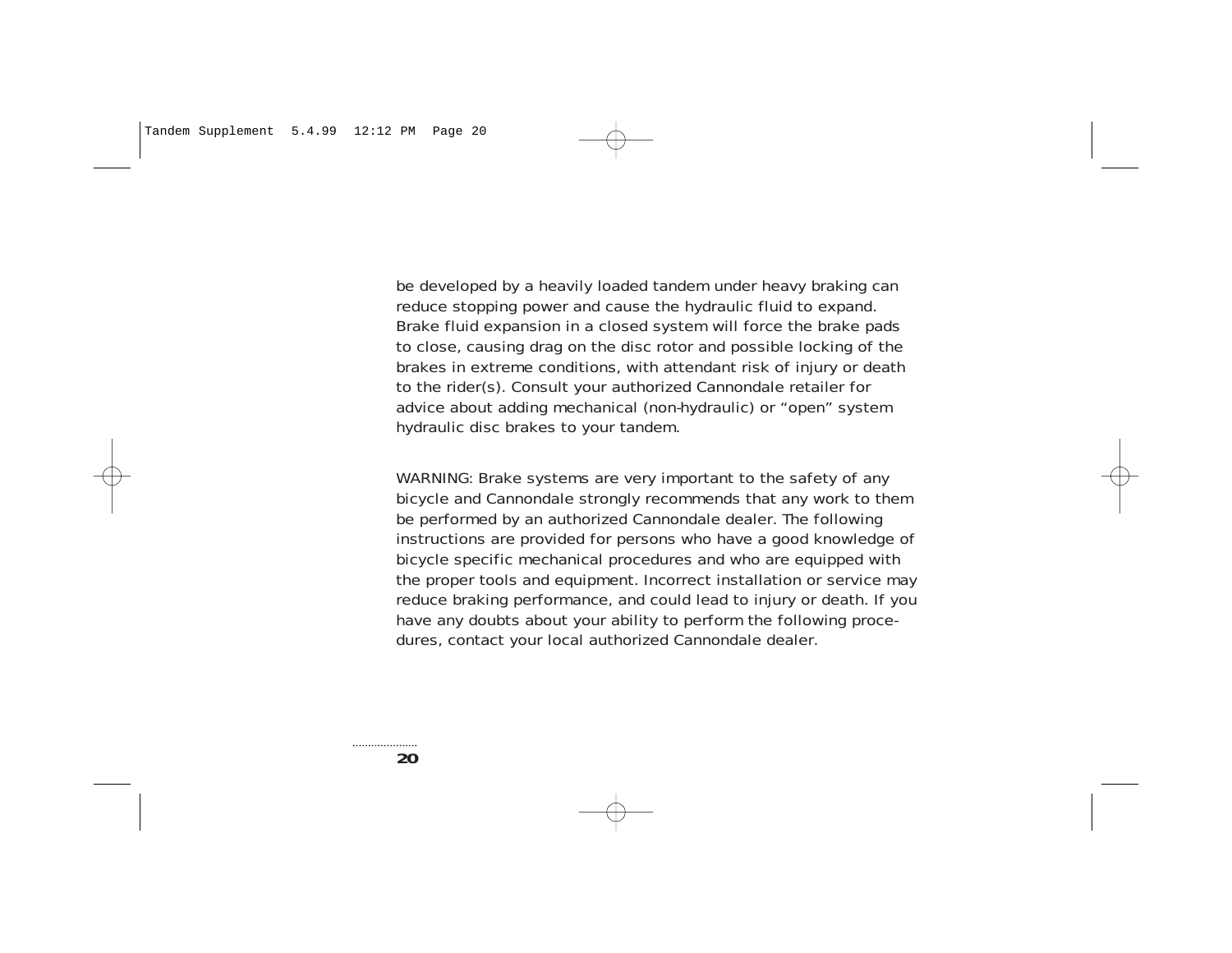Some 1999 Cannondale tandem frames also feature a disc brake mount on the left rear dropout and/or on the front fork. These disc brake mounts conform to the international mounting standard. Refer to the brake manufacturer's literature for installation instructions and tandem bicycle suitablility.

WARNING: Do not use any type of disc brake on a frame or fork which was not built with an ORIGINAL EQUIPMENT integral disc brake caliper mount. Do not attempt to weld, clamp, or otherwise attach a disc brake mount to a frame or fork. Do not use caliper mounting adapters or brackets unless they are manufactured by or specifically recommended by Cannondale. The incredible braking forces which can be produced by a disc brake, especially on the front wheel of a tandem, can bend or break a fork or frame which has not been designed and tested to withstand such a load. Therefore, the use of non-standard brake caliper mounts places the rider(s) at risk of personal injury or death.

WARNING: Do not use a disc brake system which uses a "closed" hydraulic system on any tandem bicycle. The brake heat which can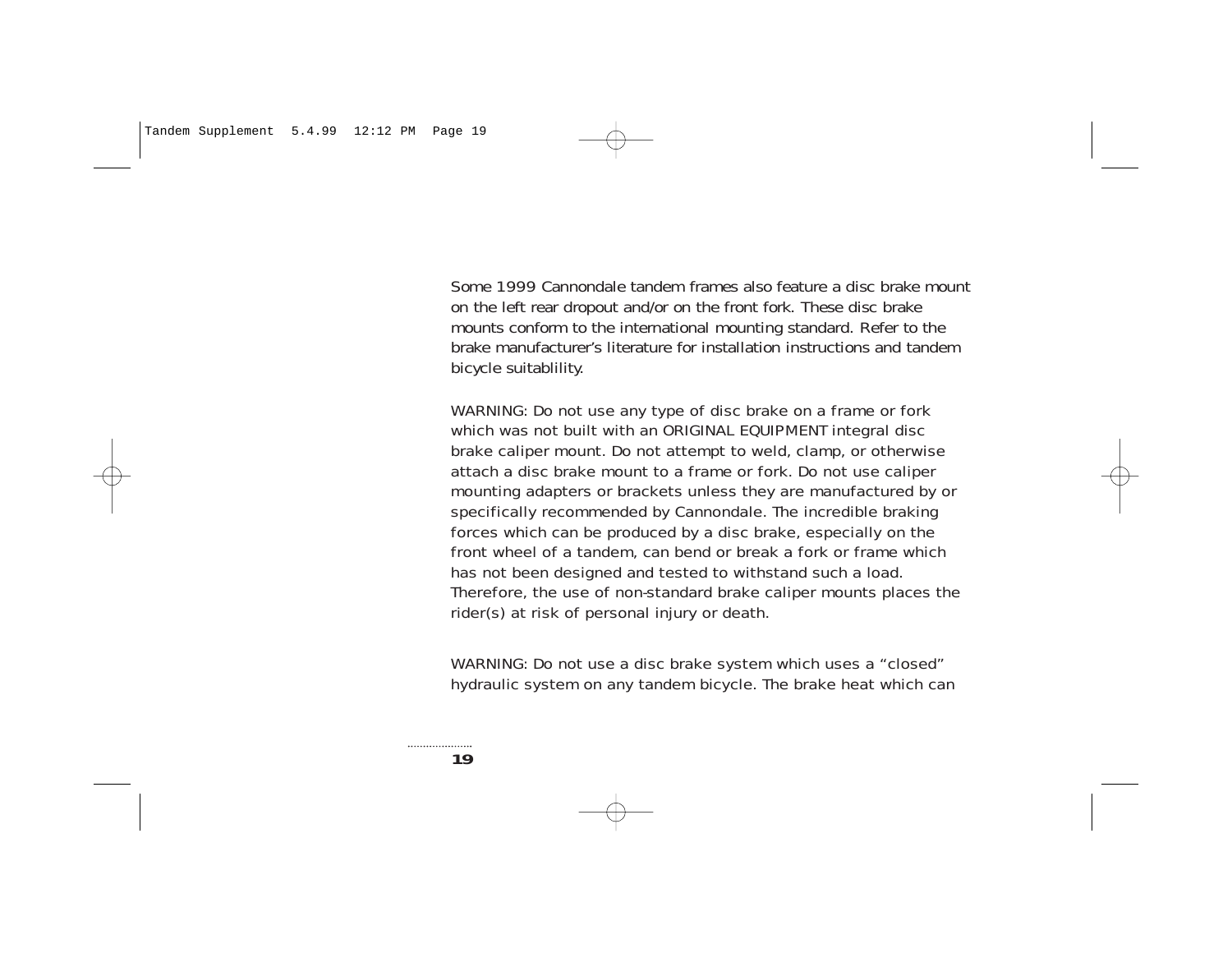# **<sup>A</sup>** CANNONDALE TANDEM BRAKE INFORMATION

# FRAME INFORMATION

All Cannondale tandem frames are equipped with a mount for a supplementary rear Arai brand (or similar) drum brake arm. The mount is welded to the bottom of the left chainstay. Additionally, a cable housing stop is welded to the underside of the downtube near the headtube of the tandem for the routing of the drum brake cable. Finally, Cannondale tandem frames are equipped with housing-through guides on the top tube, allowing the use of hydraulic lines for disc or hydraulic brake systems. If cable actuated brakes are to be used, see instructions below for the use of housing stop inserts (#A463/).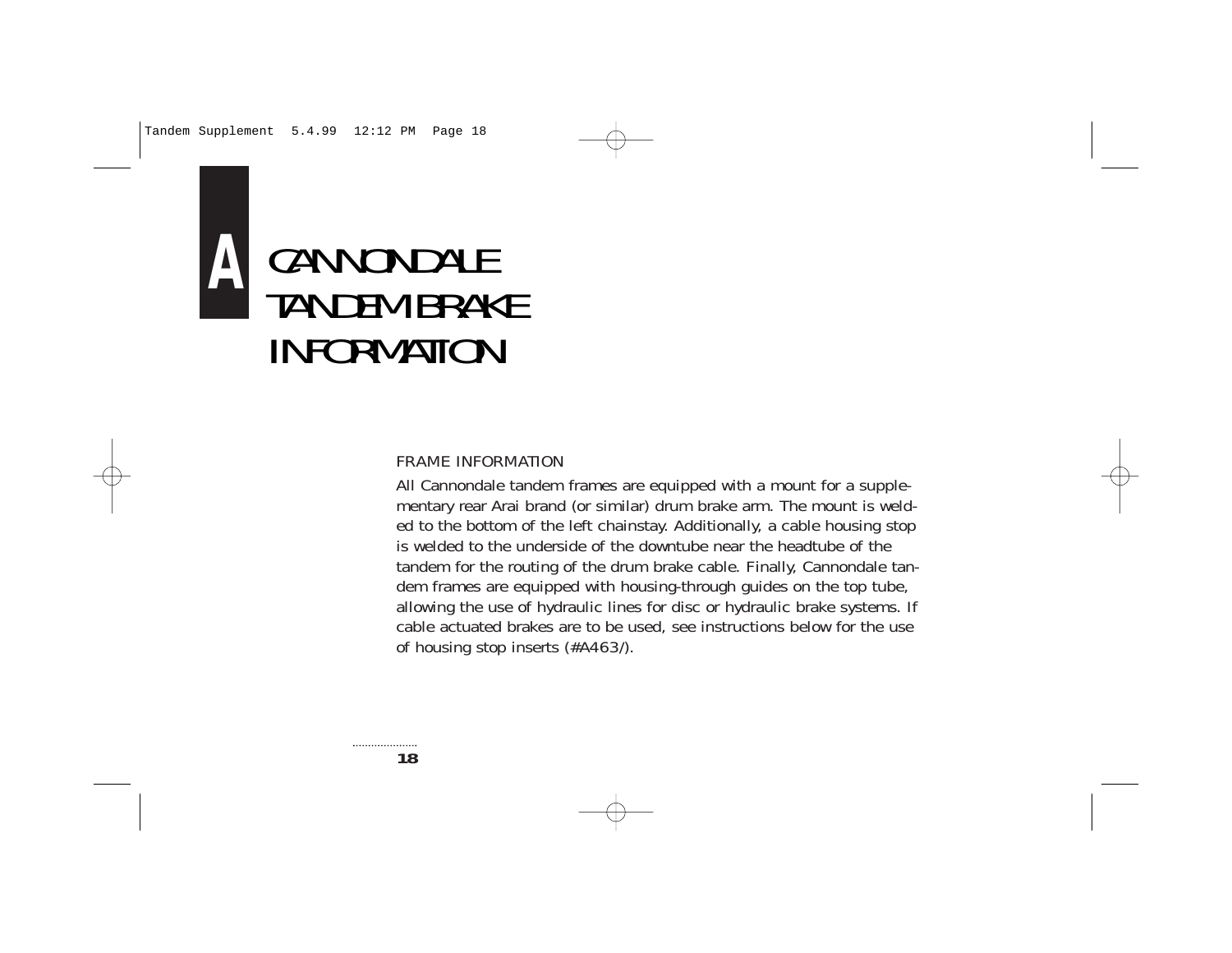# CANNONDALE-SPECIFIC INFORMATION

**17**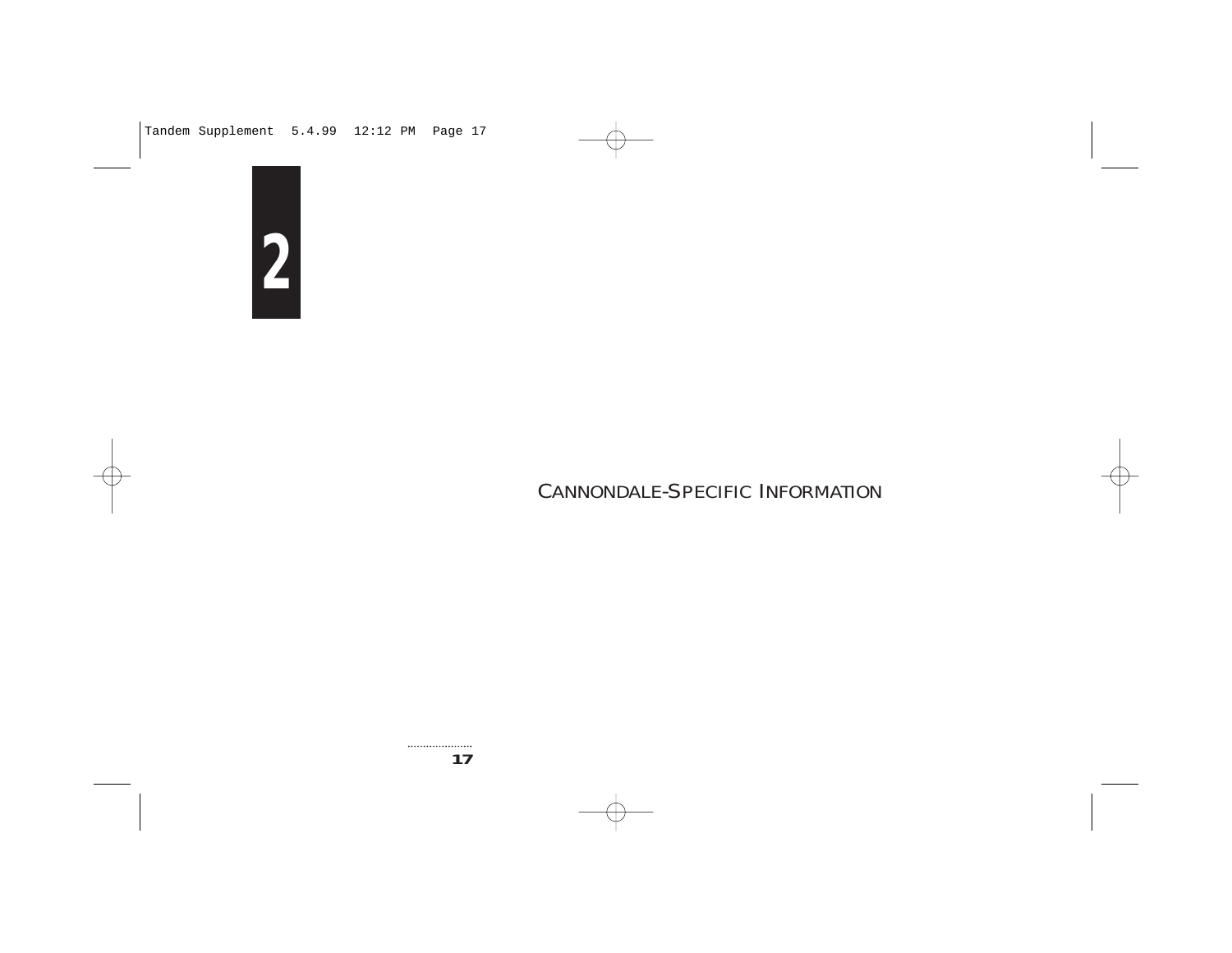#### ................... **16**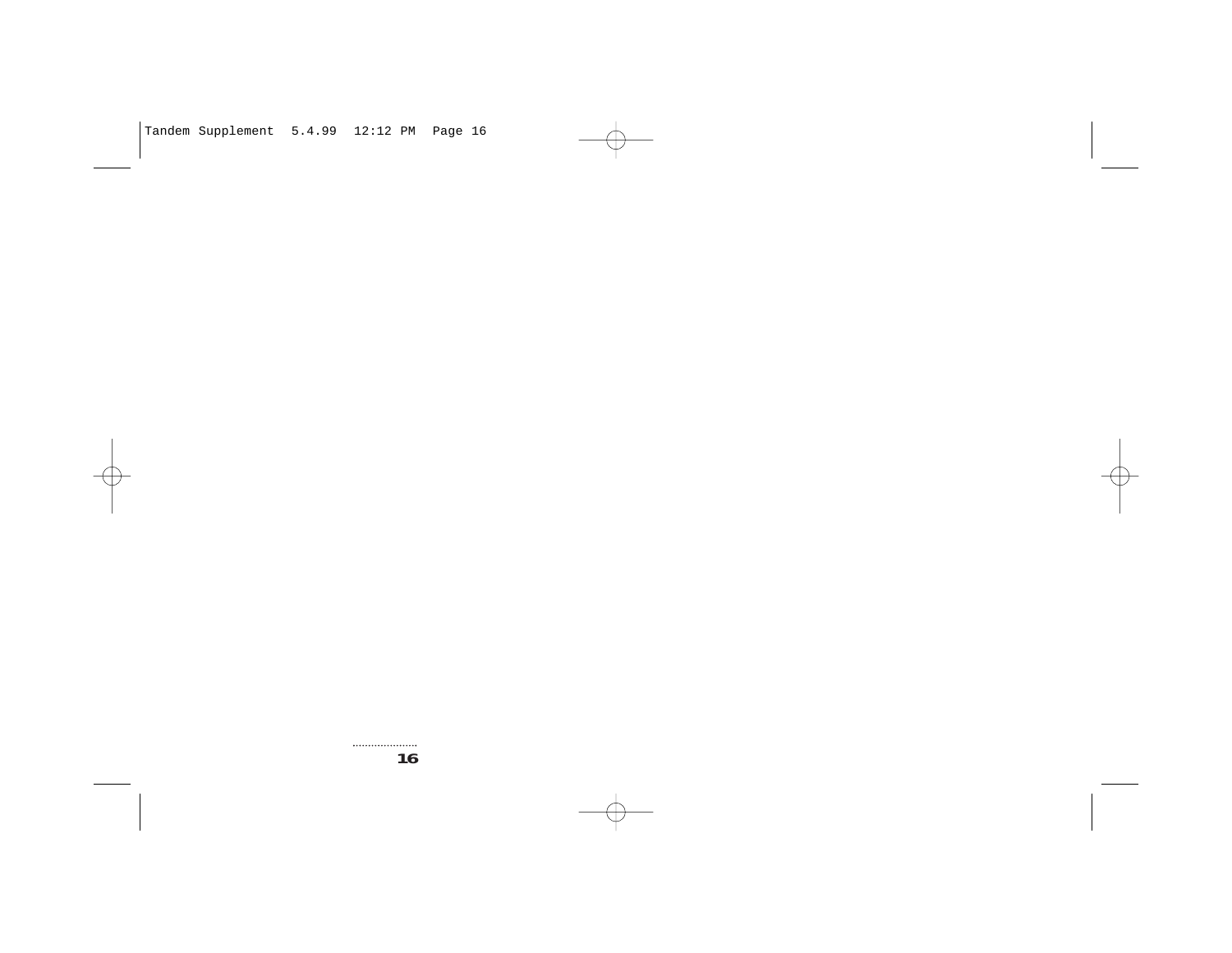◆ Local tandeming/bicycling clubs in your area have many helpful people. Ask your Authorized Cannondale retailer to put you in touch with them.

◆ The Tandem Scoop, the only book about tandeming we know of, contains extensive instructions on smooth technique, racing, touring, and dirt riding, riding with children, blind and disabled stokers, and other subjects. (By John Schubert, published by Burley Designs, Eugene, Oregon, 1996. Paperback, \$9. ISBN 0-9637190-0-9)

◆ The Tandem Book, The Complete Guide to Buying, Riding and Enjoying Tandem Bicycles. (By Angel Rodriguez and Carla Black, \$14.95, available from Adventure Cycling, 800-721- 8719 8am.-5pm. M-F Mtn. Time, or www.adv-cycling.org)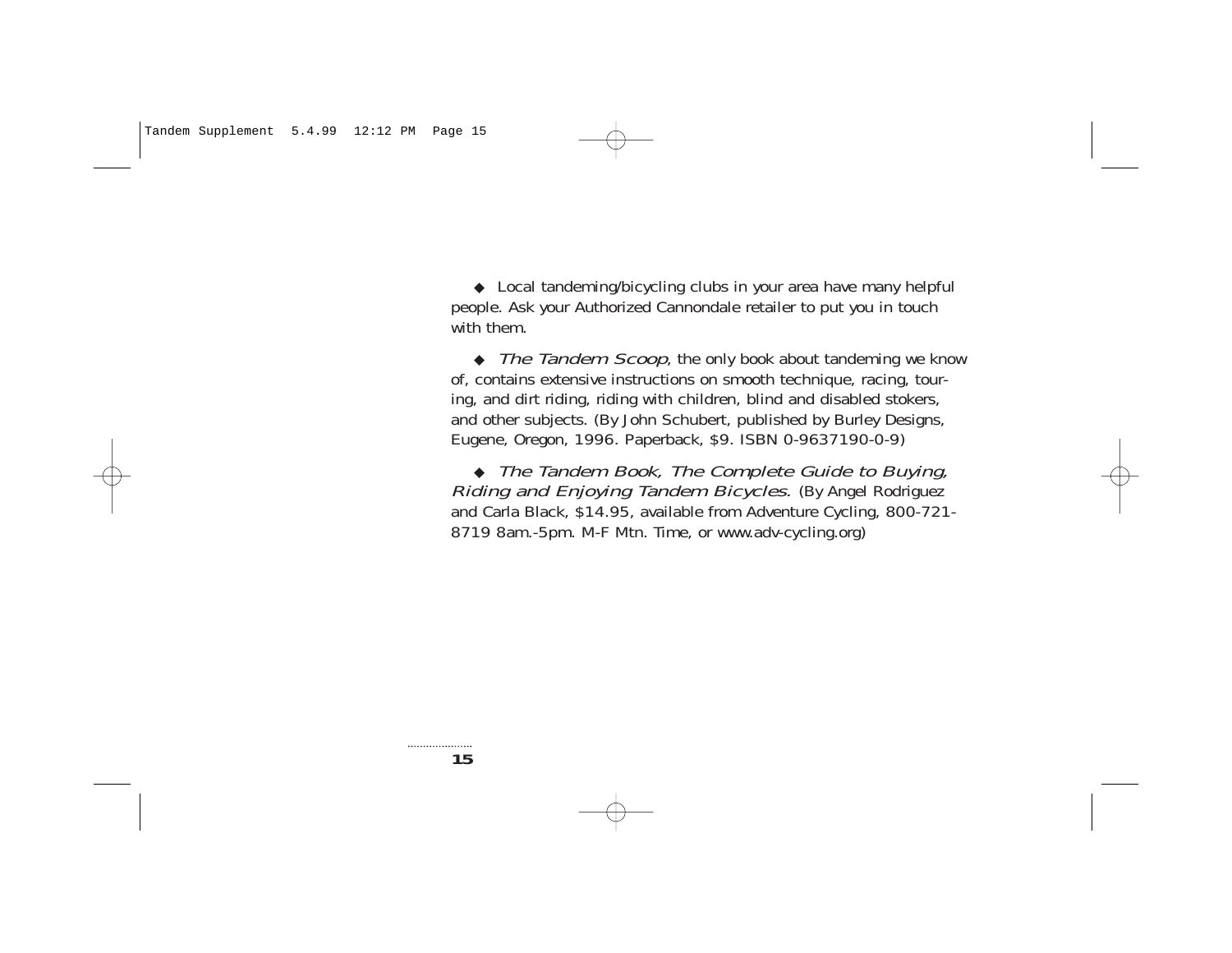requires more road width than a single. With polite assertiveness, claim enough space on the road to operate your tandem safely. Use hand signals to show overtaking motorists when it is or isn't safe to pass you.

Remember, most people you encounter think you're something special. Smile and be a good ambassador for tandeming—the best cycling there is!

#### FURTHER READING & INFORMATION:

This supplement can't cover everything you might want to know about tandeming. For additional information on riding technique, we suggest you contact:

◆ Tandem Club of America, c/o Jack & Susan Goertz, 2220 Vanessa Dr., Birmingham, AL 35242, 205-991-7766, e-mail: tca\_of\_a@mindspring.com. Their magazine, *Doubletalk*, and attendance at TCA events will make you an expert. Besides, TCA events, such as the various regional tandem rallies, are lots of fun.

◆ The League of American Bicyclists' magazine contains frequent tandem technique articles. Individual membership is \$25 from the League, 1612 K St. NW, Suite 401, Washington, DC 20006, 202-822-1333.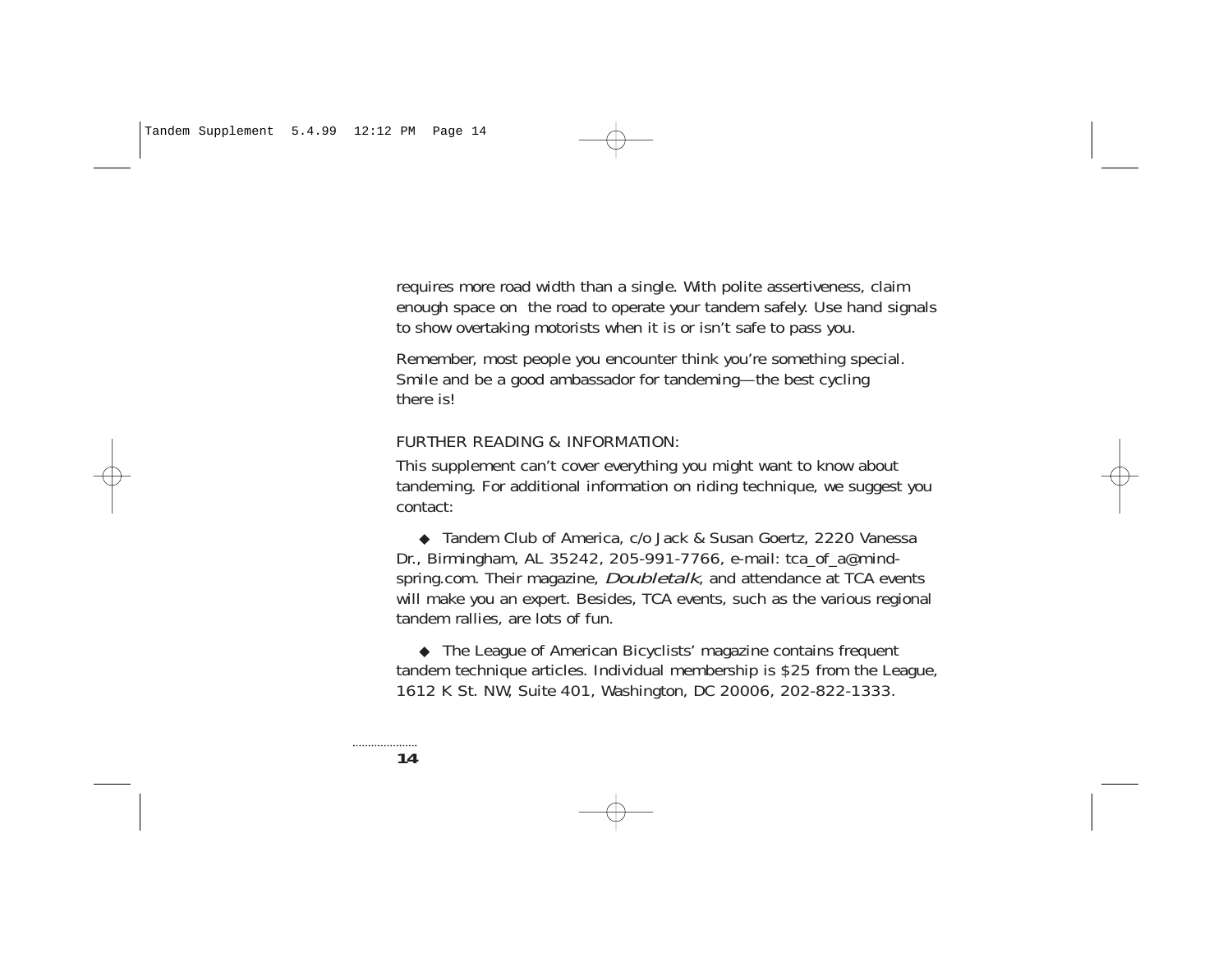#### TANDEM BIKE FIT:

The captain should fit the tandem as she/he would fit on a single bike. But on a tandem, it's doubly important to have 2-3 inches of crotch clearance for the starting and stopping maneuvers described earlier.

The stoker uses the same seat-to-pedals distance as on a single bike. But the handlebars will be closer (which is okay, since the stoker doesn't need to steer).

### SAFETY:

Most of tandem safety comes from good technique, which we've described above. A few specific warnings merit mention, though.

Riding a tandem at night is legal if you have a headlight and taillight but we don't recommend it. Nighttime riding is more mentally demanding than day time riding. Tandem riding is more mentally demanding than single riding. A tandem at night adds up to too much demand, and too small a margin for error. A tandem is a pleasure vehicle, so use it during day—the most pleasant time to ride.

Always think farther ahead than you do on your single bike. Be aware that your tandem is bigger, heavier, and less maneuverable—so it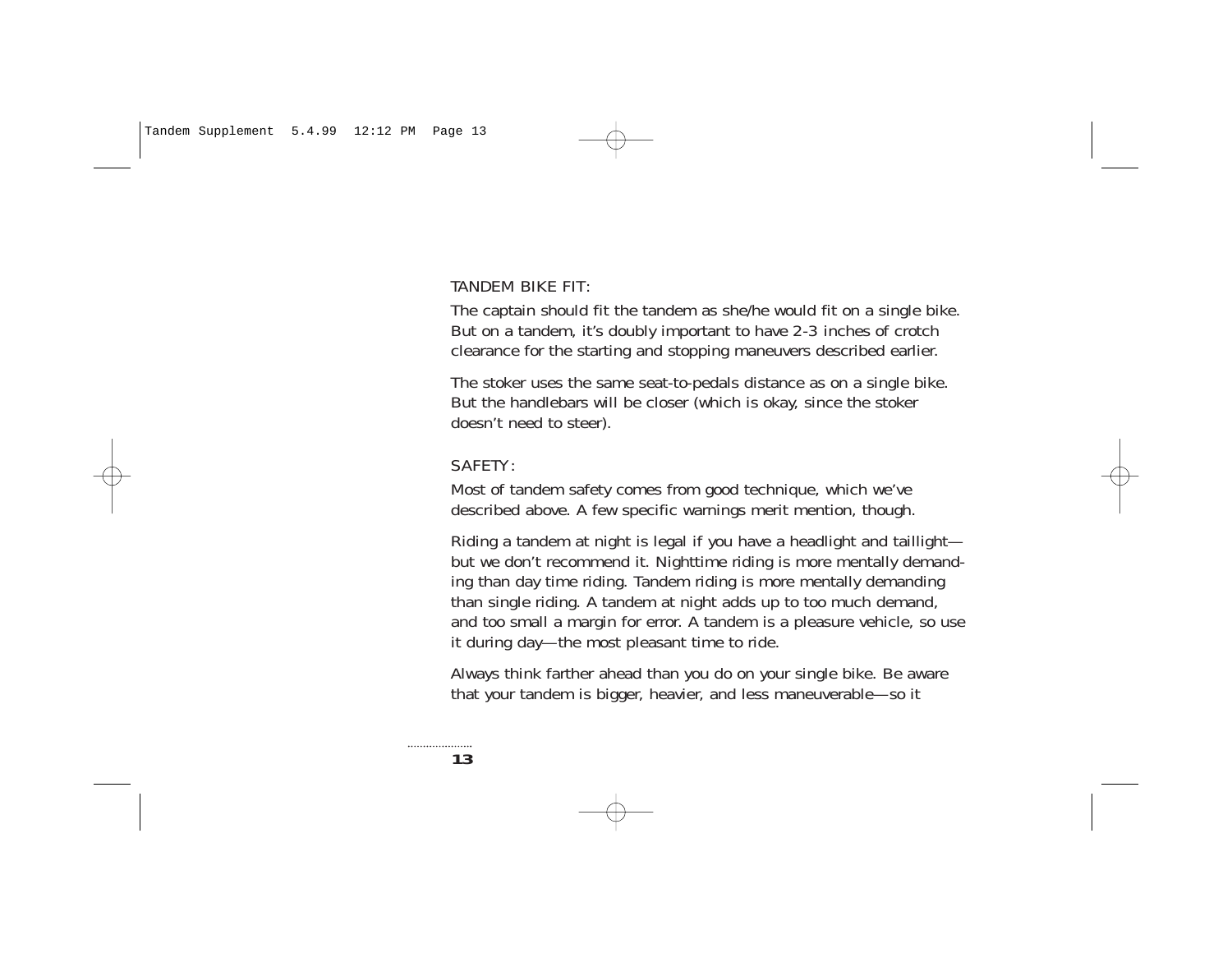Tire pressure is critical. Low tire pressure invites pinch-cut flats, while high pressure improves your performance and makes the tires last longer. Use the maximum pressure named on the tire sidewall.

Cables are critical. Because of their length, they're vulnerable to poor performance from cable friction or poor cable routing. Spokes, handlebar stems, and other components must be inspected for tightness every month, or after every long ride. The front derailleur needs visual inspection, since you can't see it when you're riding (as on your single bike).

The timing chain—between the two cranksets—is unique to tandems. It stretches in normal use, and must be kept tight. A loose timing chain can flop sideways and snag a crank arm, or it can come off entirely. Hold the chain in its middle and wiggle it up and down. You should be able to wiggle it about 1/2 inch, and no more. If it moves more than 1/2 inch take it to your Authorized Cannondale Retailer for tightening.

The timing chain should be checked for tightness every 200-300 miles. Buy a chain wear indicator to know when to replace both chains. A tandem has a lot of expensive chainwheels and cogs, so the chain wear indicator will quickly pay for itself.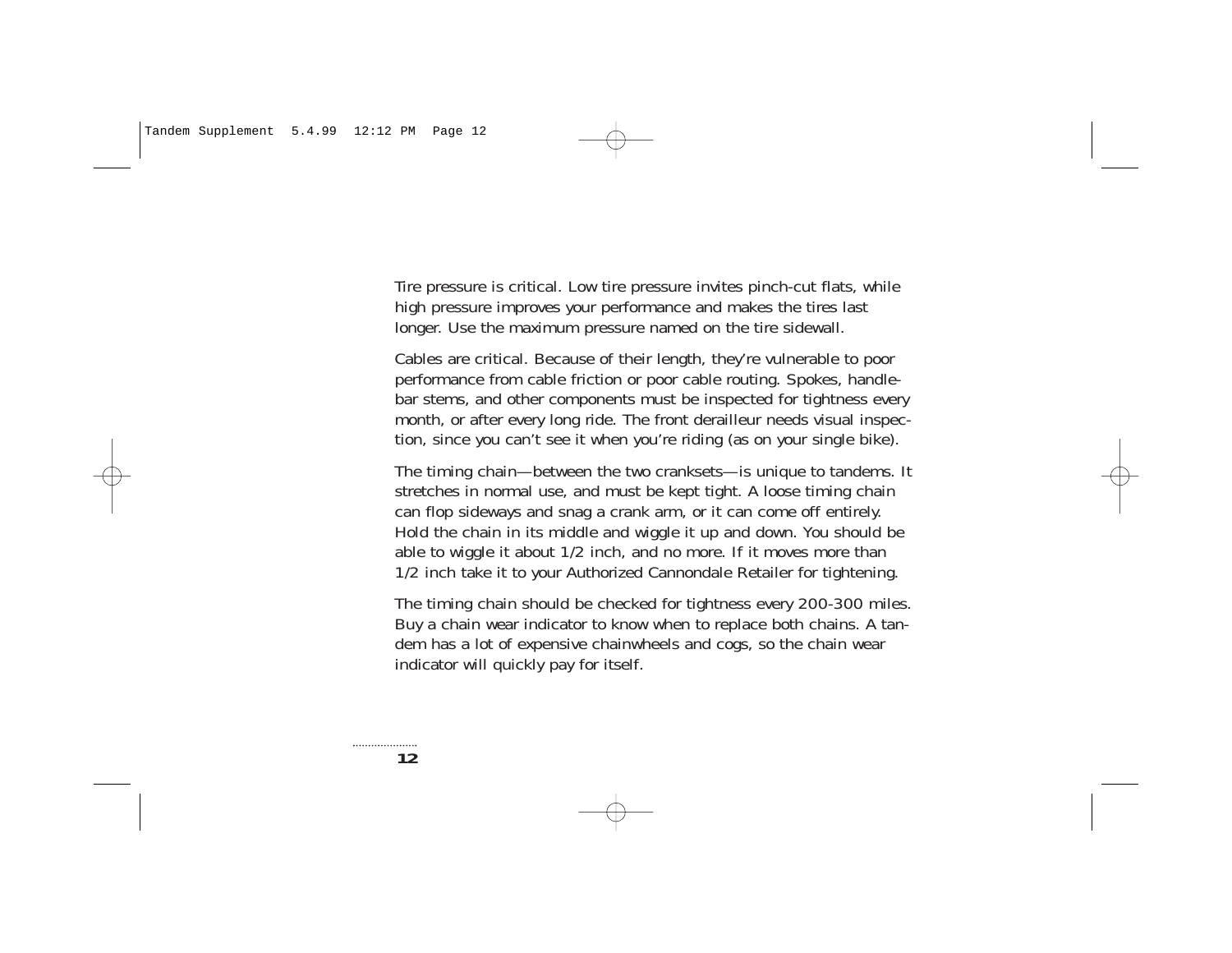debris, brake gingerly. Slow down—drastically—before you reach such surfaces.

Tandems, like singles, get most of their braking force from the front wheel. The rear wheel is more prone to skidding. The left hand lever normally controls the front brake. Apply front braking more than the rear brake for maximum stopping power. Brake before turns, not in them. If you must brake in a turn, do it with the rear brake.

Tandems are much faster than singles on downhills: GO SLOW and control your speed.

#### MAINTENANCE:

Keep your tandem in perfect shape. You want it to perform well under any circumstance, so give it the maintenance it needs to meet these demands.

Some components (chains, derailleurs, headsets and tires) get more wear and tear than on single bikes. These items should be maintained as on your single bike, but more frequently and more carefully.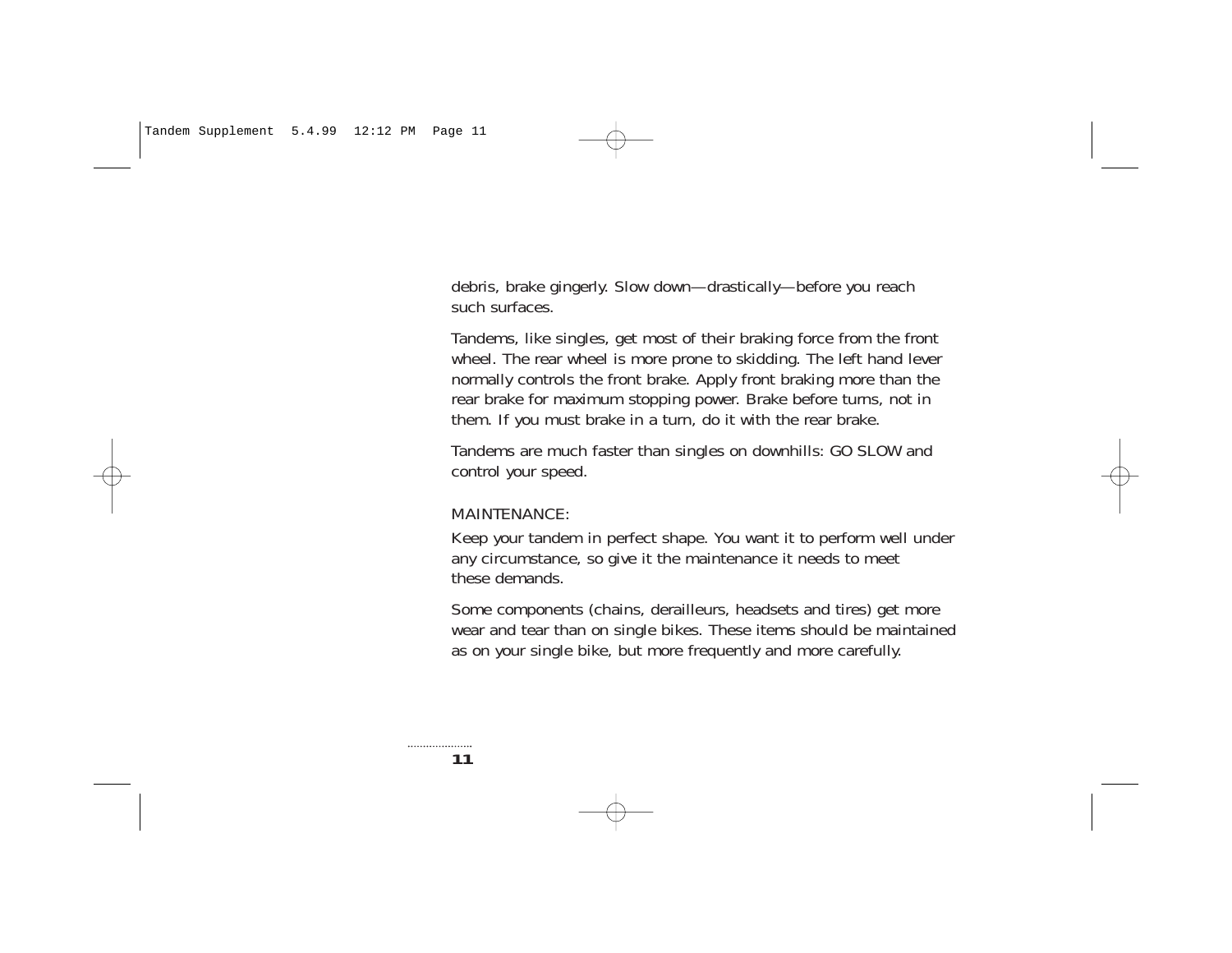One important coordination activity may require talking, at least at first: shifting. The reason: on a single bike, riders intuitively let up on the pedals when they're shifting. On a tandem, the stoker doesn't necessarily do that. This is hard on derailleurs (especially front derailleurs) and may make shifts more difficult. Make sure you both let up on the pedals during critical shifts. Whether you do that by talking or by the stoker feeling when captain is about to shift is up to you.

#### BRAKING:

Tandems can stop shorter than single bikes on pavement. The reason: a single bike's braking performance is limited by the physics of pitching the rider over the front wheel. The tandem has the stoker's weight to hold the rear wheel down, so pitchover doesn't apply.

The tandem's braking force on pavement is limited by the static friction between the tire and the road. How great is that? It depends on the road and the tire, and there's no way to measure it. Since you don't want a front-wheel skid, don't be too bold. On good pavement, you can stop slightly more abruptly than you would on a single bike. Remember to gauge this by the feeling of deceleration, not by the brake hand lever effort. On poor pavement, unpaved surfaces, sand, oil, or any other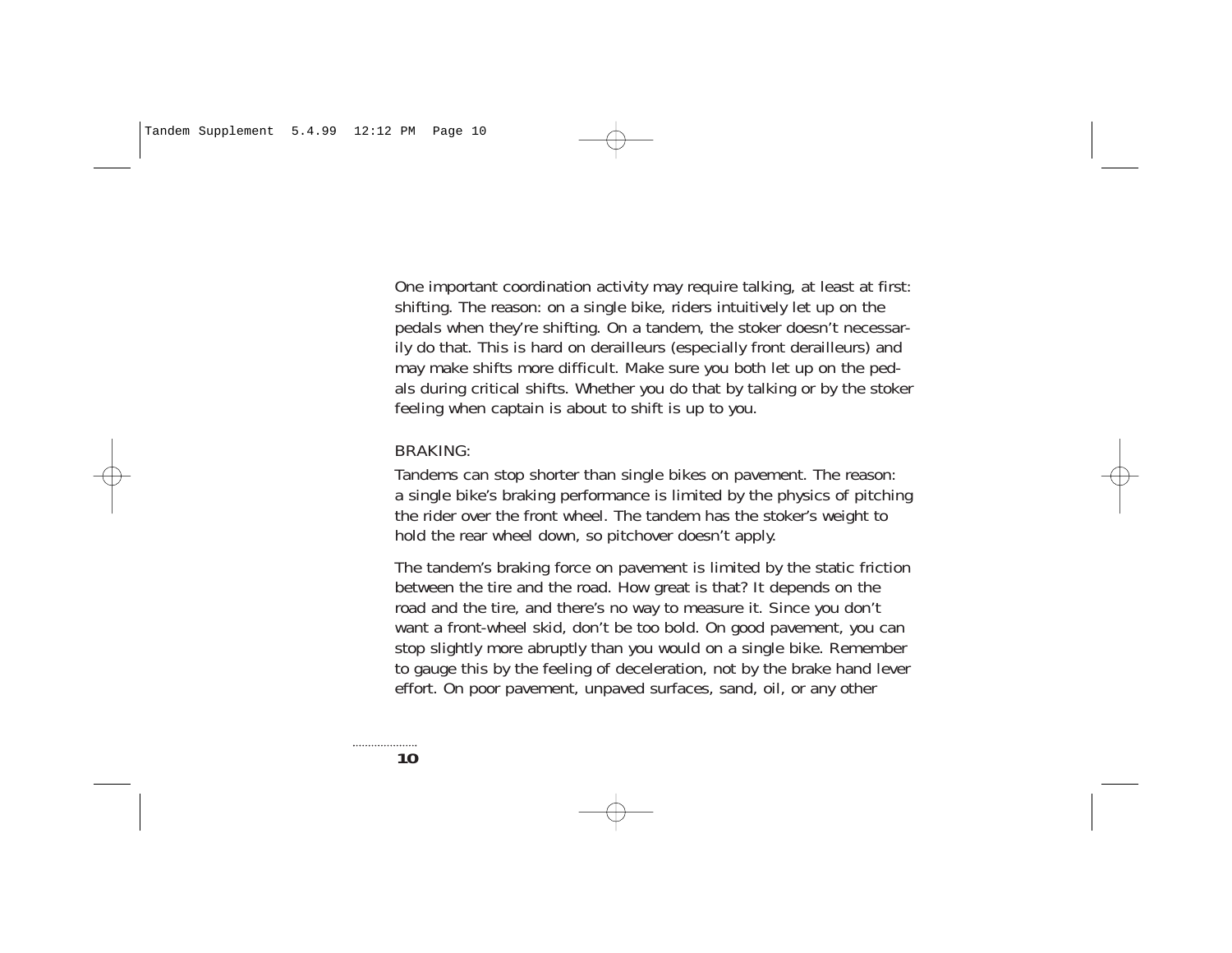To stop and dismount, reverse the mounting procedure. The captain gets off the seat and holds the bike upright while the stoker climbs off. Then the captain can dismount.

#### SLOW-SPEED RIDING:

Tandems are stable and easy to maneuver at slow speeds. But they need a confident captain who doesn't overcorrect or induce wobbling. A smooth style is the key to good slow-speed riding. After you've gotten to know your tandem well, you'll find you can make a U-turn on a narrow two-lane road.

# COORDINATION AND COMMUNICATION:

Some tandem teams talk a lot about riding. They inform each other of every bump, every shift, every time they slow down, every drink from a water bottle.

Others almost never talk. They prefer to communicate silently.

Whichever style you pick is up to you. Just pick the one that works for you.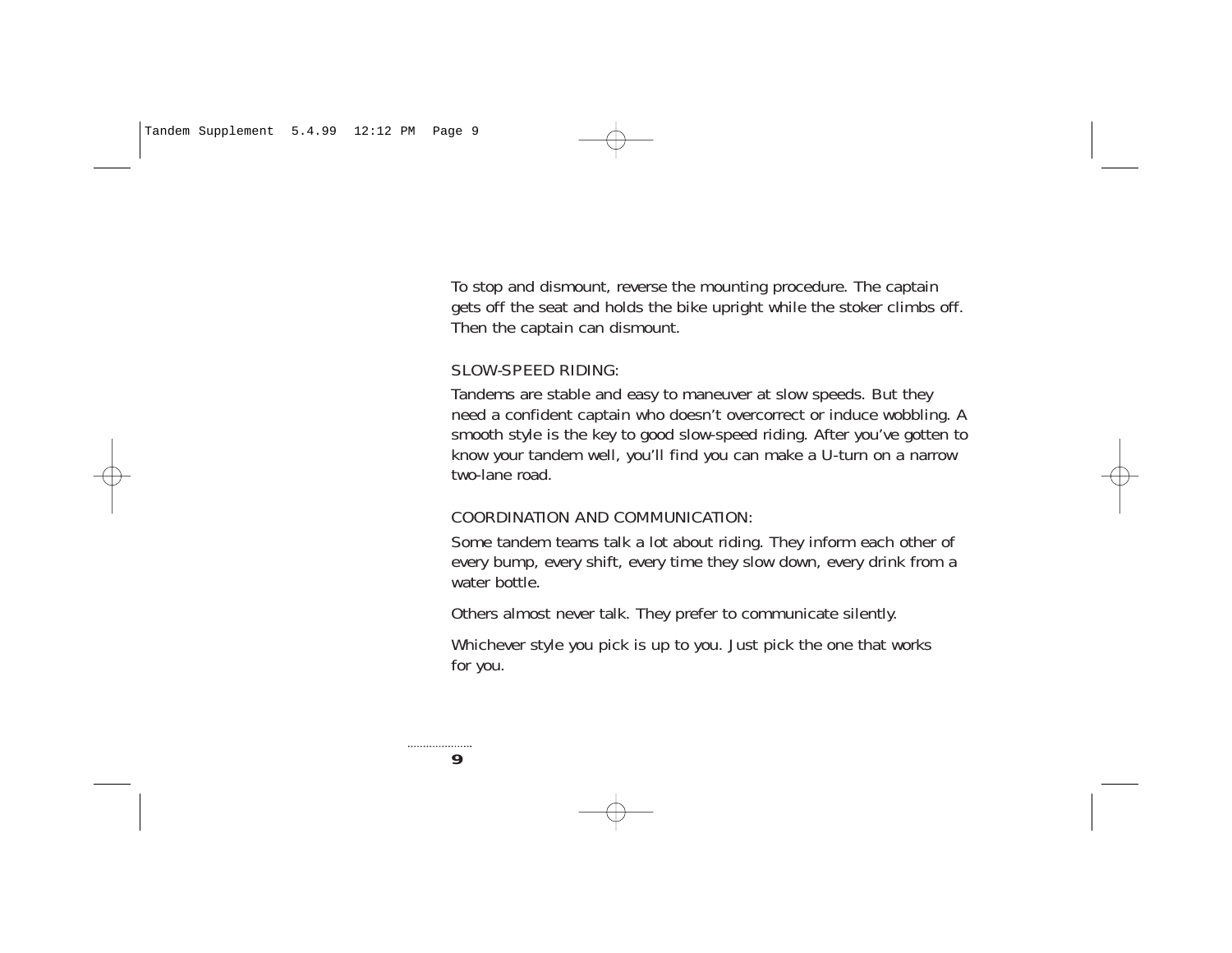feet in the toe clips or pedal bindings. When you're ready, backpedal so the captain's preferred starting pedal is in the up position. Say "ready."

**Now the captain can start.** Pick up one foot, put it on a pedal, and stand on it while steering straight ahead. (Don't put your rear end on the seat before starting to pedal, because that could make the bike lean over and wobble, and possibly fall.) After you've started the first pedal stroke, get in the saddle, put your other foot on the backside of the pedal, and continue pedaling and steering. Don't worry about the toe clip or pedal binding. Let the toe clip scrape the ground. Pedal until you are going comfortably fast (10 mph or so), and then put your other foot in the toe clip or pedal binding.

#### STOPPING:

If you stop briefly, say, for a traffic light, the captain stops the bike while the stoker stays strapped in. The captain takes one foot off the pedal, dismounts from the seat, and puts the foot on the ground while holding the bike absolutely upright. Starting up again is just like your initial start-up. The captain should let the stoker know what's happening—talk to one another —no surprises.

....................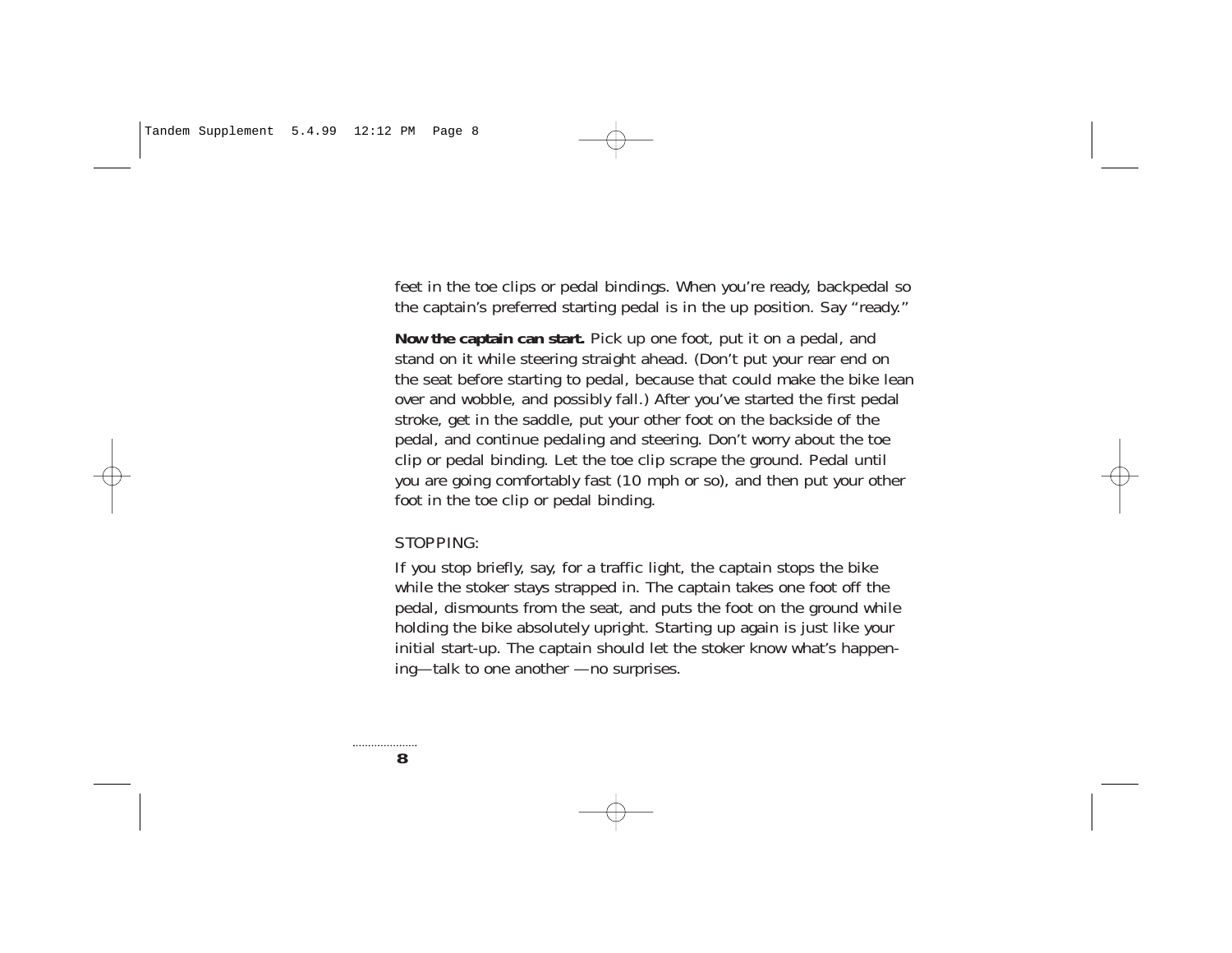#### STARTING AND STOPPING:

Starting and stopping a tandem is smooth and easy, but only if you do everything in the exact prescribed order. Start by shifting the bike into a comfortably low gear.

**The captain mounts first.** (Swing your leg forward over the handlebars, not back over the rear of the bike. There might be a person standing there!) Straddle the top tube, plant your feet on the ground, and spread your legs to clear the pedals. Firmly hold the bike upright and squeeze both brakes.

Never let the bike lean to the side, particularly after the stoker gets on. This is the biggest difference between your tandem and your single. (Your single is so light that you don't think twice about leaning it. The tandem is not only heavy, it's top heavy. Once you let it lean a little, the stoker's weight makes it want to lean more. And the stoker just hates the way that feels.)

**The stoker gets on now.** Because the captain is holding the bike rocksolid, the stoker can mount it like a horse. Put one foot on a pedal and swing your other leg rearward over the saddle. Now the stoker puts both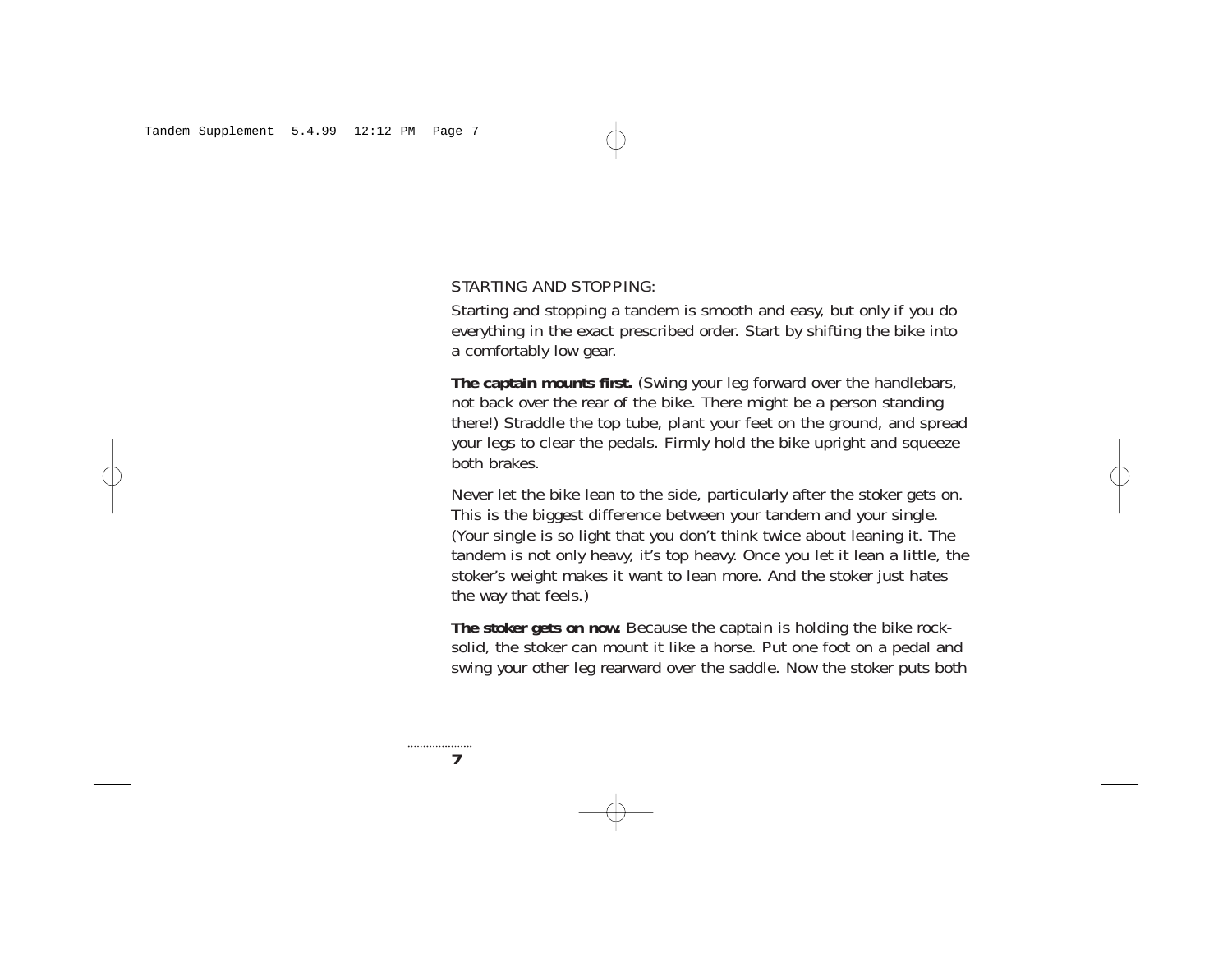Many tandem teams delegate hand turning signals to the stoker. This not only encourages communication between the stoker and the captain, it also allows the captain to concentrate on the steering and braking involved in making the maneuver.

**Every successful stoker learns to delegate authority.** The captain steers. The captain decides when to pedal and when to coast. When coasting, the captain decides where to position the pedals. Never fight the captain on these matters. She/he is busy giving you a great ride so you can enjoy yourself.

#### GETTING UNDER WAY:

**Allow 5-10 minutes for a complete pre-ride inspection.** Check the obvious areas: brakes, wheel quick releases, any loose bolts or components and air pressure. Tire pressure is more critical on a tandem, because the tires are more heavily loaded.

**Inspect the riders too.** All four shoelaces should be double-knotted and tucked out of the way. Any loose clothing is forbidden: tights and tightfitting jackets are safer. Absolutely nothing should be carried in the hands. The stoker can wear a backpack if it fits tightly and doesn't shift on the shoulders.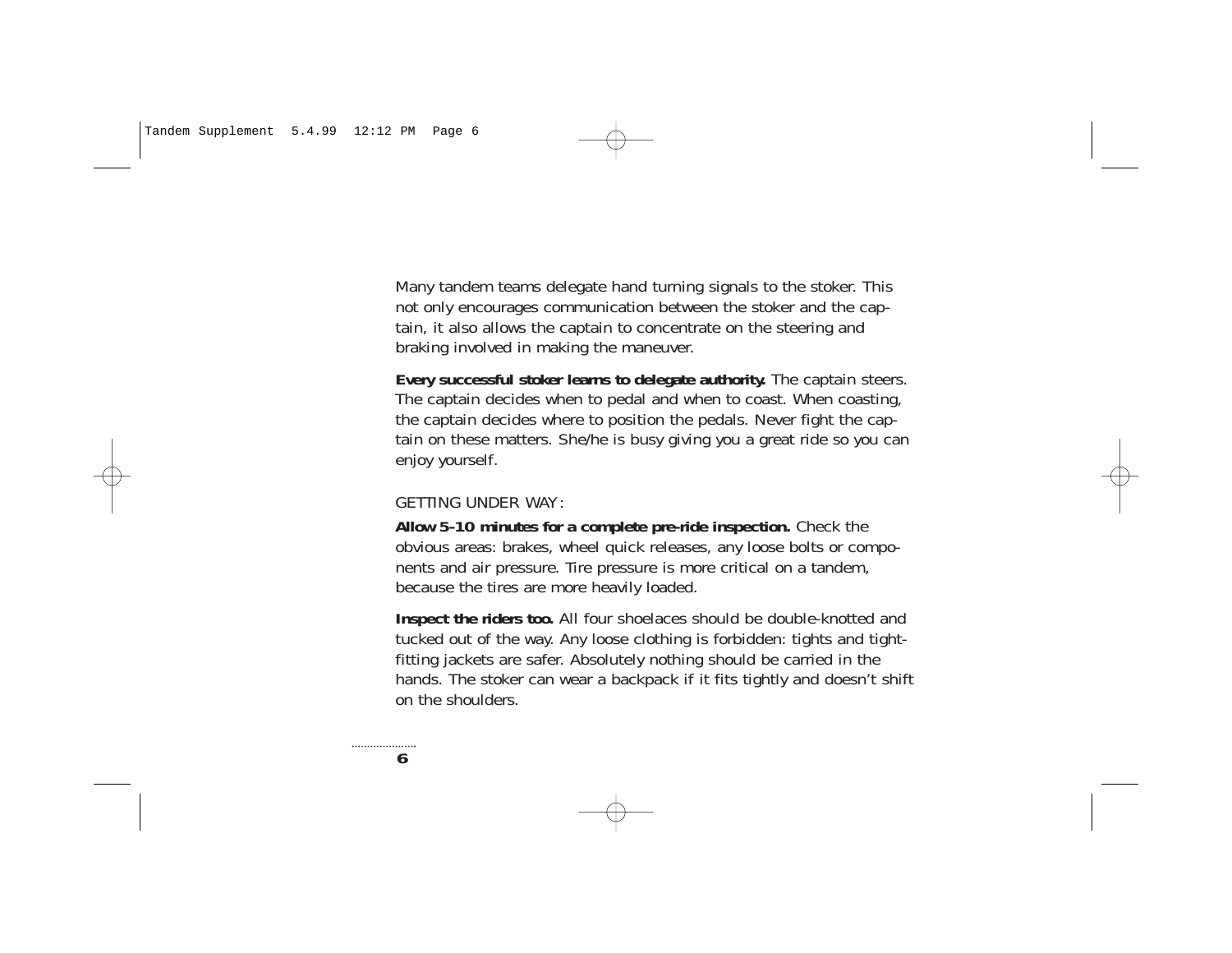**Don't hot dog.** If your stoker is nervous, ride slowly. In time, the stoker may become more confident and ask for more speed. But if she/he wants to go slow, go slow! The more conservative voice must prevail. That's only fair. Remember, you're the chauffeur, not the stunt pilot.

#### STOKER – BEST SEAT IN THE HOUSE:

**The back seat on a tandem is the fun seat.** You have this person in front of you who's giving all his/her attention to making you feel comfortable. The view is terrific out to the sides, just like on a train ride. The view to the front may be a bit bland, but the captain's jersey pockets are a great place to put your binoculars, camera, radio, fruit bars, and other hedonistic goodies.

**Your obligations are few:** Pedal—at an agreed-upon effort level. Pedal smoothly, so your pedaling doesn't make your upper body move around. Don't shift your upper body weight abruptly. (Your weight shift can inadvertently steer the bike, and force the captain to fight you.) Hold your head high and enjoy the scenery. Tell your captain what she/he is missing while she/he keeps eyes glued to the road for potholes.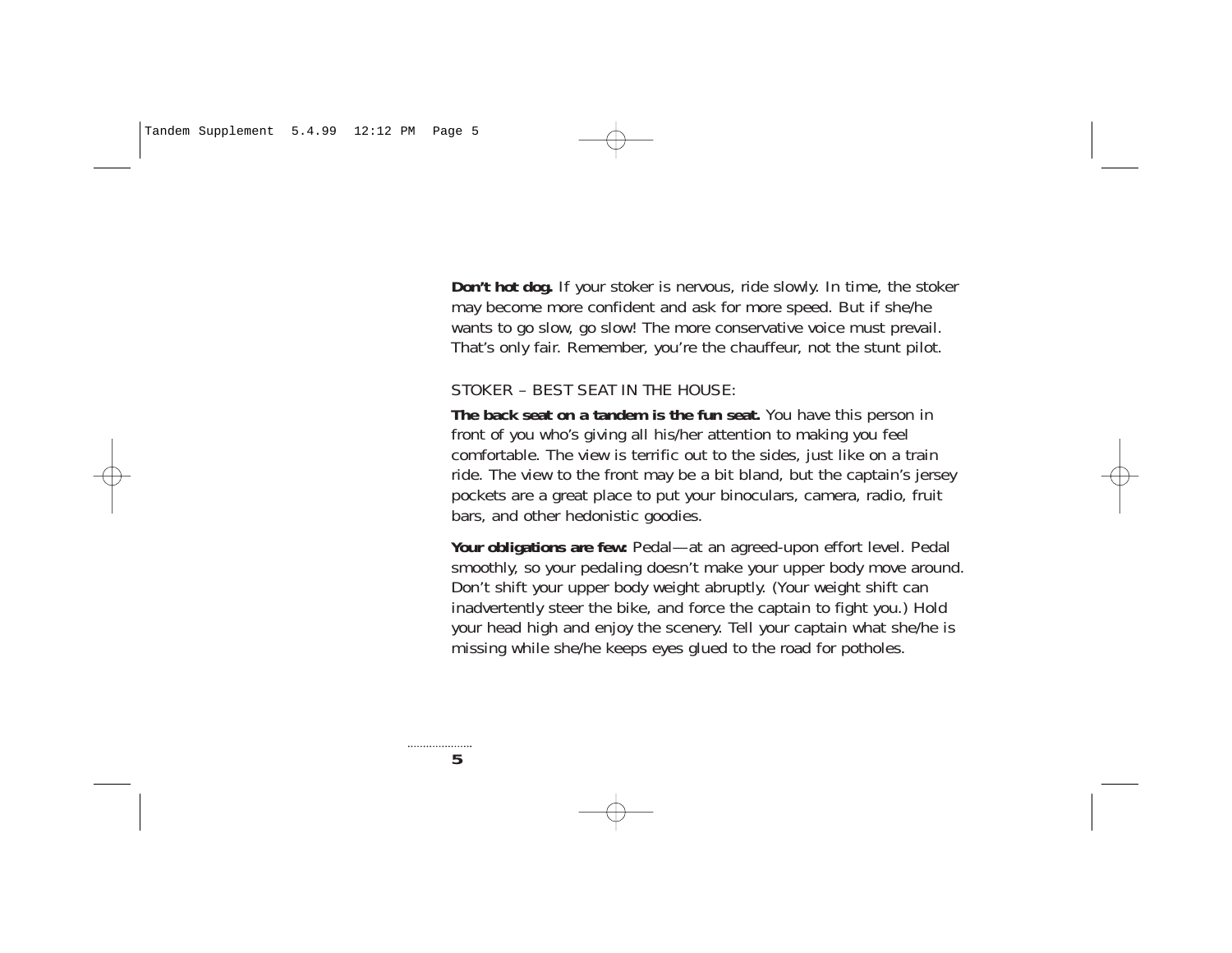your partner with careful, methodical riding habits. Anticipate maneuvers, beginning them far in advance. Be alert to shifting needs. A too-fast or too-slow cadence is doubly annoying to the stoker because she/he can't fix it. Watch the road or trail ahead, and make your steering and braking corrections smoothly, well in advance of when you need to.

**Ride slightly farther from the curb, or from parked cars, than you would on a single bike.** Your stoker doesn't want to feel hemmed in. If you ride too far to the right, you may find your stoker leaning to the left, trying to veer away from the curb.

**When you conduct a maneuver, such as merging across traffic to make a left turn or steering around a pothole, make your decision early.** Signal your intentions clearly, proceed on a straight path, and complete the maneuver. A decisive captain will ride smoother, and that will make the stoker happier.

**Most new tandemists find captaining exhausting, and they get sore shoulder muscles from being tense.** This too will pass. As you become accustomed to the requirements of captaining a tandem, you'll develop a light touch.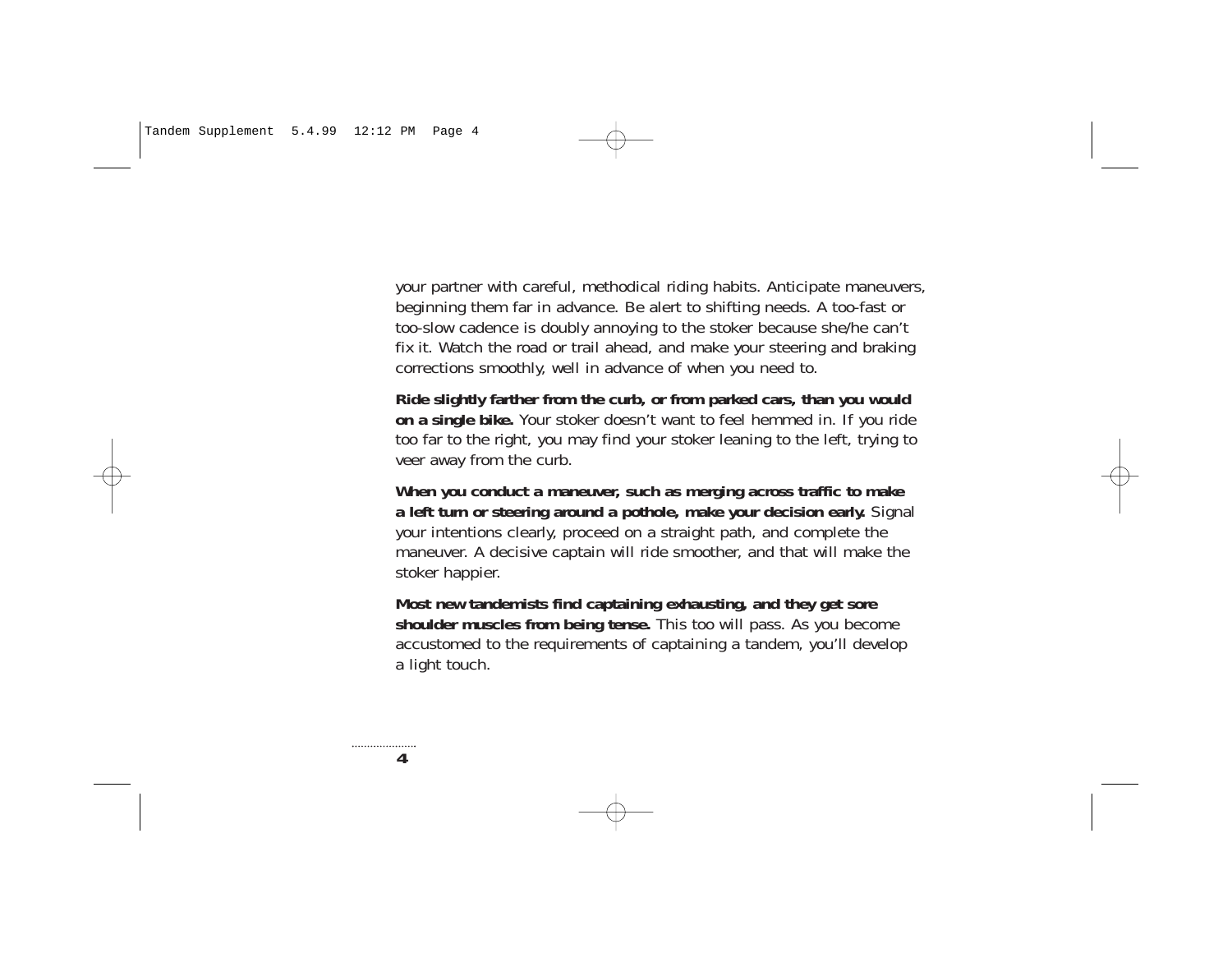

Tandems are fun, and with two engines for the same frontal area, they're considerably faster than single bikes. Tandem teams learn to ride together well, to communicate without words, and to anticipate each other's desires. Tandeming is a great way to enjoy cycling with another person.

Tandems are serious business too. One rider (the captain) is entirely responsible for the well-being of the other rider (the stoker). The bike is bigger, heavier, and less forgiving of sloppy riding habits. A tandem captain can't be as spontaneous as a rider on a single, nor can the captain make the same kinds of last-minute recoveries from errors in judgment. So a tandem captain must pay attention and anticipate what's next.

Also, be aware that tandems attract attention. People will stare, wave, shout. Passing cars, temporarily distracted, will often swerve in or out. The presence of a tandem can make people act differently on the road. A bell or airhorn can be very handy in traffic.

#### THE CAPTAIN'S RESPONSIBILITIES:

The captain's primary job is to make the stoker happy. With an unhappy stoker, the captain won't have a riding partner! So you must reassure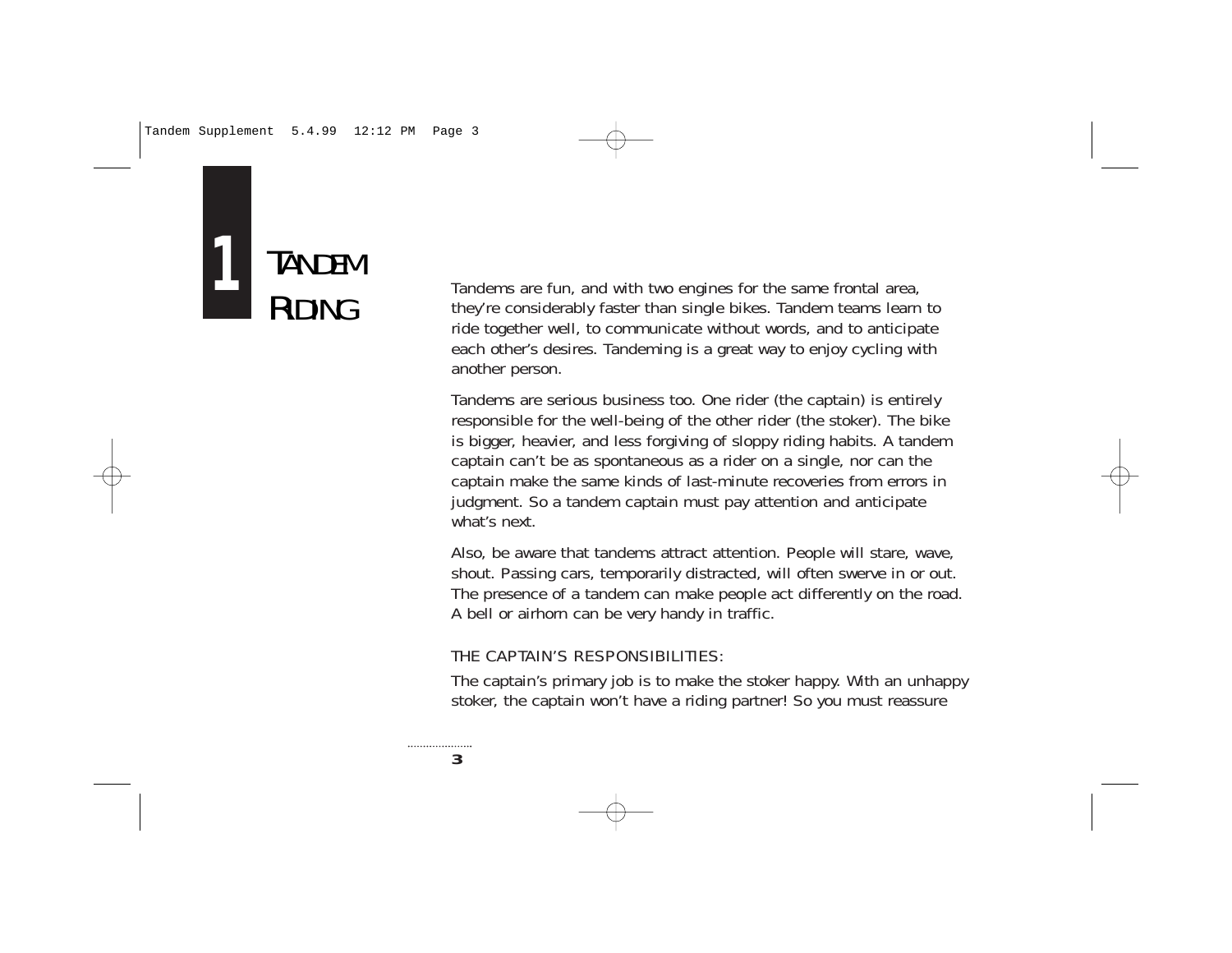No assembly instructions are in this manual. Your new tandem should be delivered to you only in a completely assembled and properly adjusted condition, complete with all CPSC required safety equipment.

To help you get the most of your Cannondale, we've included this owner's manual with your purchase. The manual is organized into two sections. The first section is a generic guide to tandem bicycle comfort and safety. The second section covers information specific to Cannondale tandems. Both are important.

WARNING: Read all instruction manuals (including the Cannondale Owner's Manual) and supplements regarding the setup, use, and maintenance of your Cannondale tandem bicycle and any other accessories. Failure to follow instructions could result in hazardous conditions which may lead to injury or death of the rider(s).

Note that the second part of the manual contains contemporary technical information, applicable to 1998 and later Cannondale tandems. For technical information or specific setup instructions for earlier Cannondale tandems, please see your nearest authorized Cannondale retailer. To find the Cannondale retailer closest to you, call 1-800-BIKE-USA or visit the Cannondale website at www.cannondale.com.